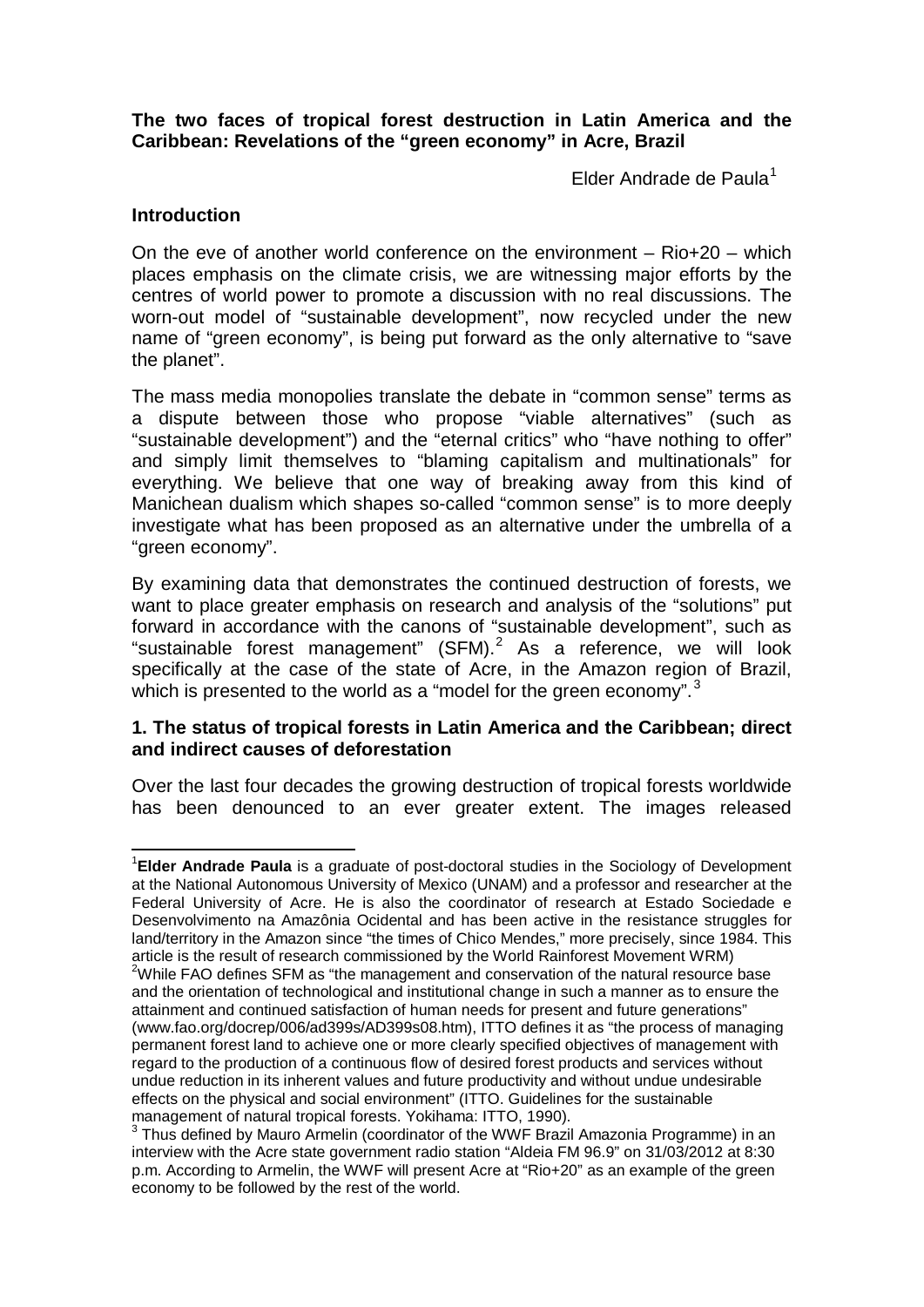periodically of vast areas of devastation cause short-lived commotions, but the destruction continues its forward march. The most obvious direct causes of deforestation – logging, the expansion of agribusiness and conversion of primary forests into new production areas, major infrastructure projects like highways, hydroelectric dams, mining, oil drilling and urbanization, as well as forest fires largely caused by these same activities – are very well known and have even come to be taken for granted. We will therefore try to situate the problem within the wider picture of visible forest destruction.

We will devote ourselves to an in-depth analysis of the processes of tropical forest destruction hidden behind the guise of the "green economy". The combination of logging through "SFM" and the ever greater commodification and financialization of nature through "payments for environmental services"  $(PES)<sup>4</sup>$  $(PES)<sup>4</sup>$  $(PES)<sup>4</sup>$  is eating away at forests like a new species of "green termites" at an increasingly rapid pace.

In 2011, the Food and Agriculture Organization of the United Nations (FAO) released the report "State of the World's Forests 2011", which reveals that in the last decades, Latin American and the Caribbean (LAC) and Africa were the two regions that suffered the greatest reductions in forest area, with a combined total loss of 162.1 million hectares. In percentages, Africa lost around 10% of its forest cover and the LAC region lost roughly 9%.

In the meantime, Europe experienced an increase of 1.57% and North America's forest cover remained practically stable. In the other macro-regions there was little variation, as illustrated in Table 1 (see Annex). In the final balance, between 1990 and 2010, the world lost 135.5 million hectares of forests. It should be noted, however, that in the above-mentioned table, the total area of land currently covered by forests includes monoculture tree plantations of species like eucalyptus, acacia, rubber and pine, geared to the production of timber, pulp, rubber and oils. According to FAO (2011: 19), these "planted forests" account for approximately 7% of the world's total forest area, and monoculture plantations continue expanding and driving deforestation.<sup>[5](#page-1-0)</sup>

The data on wood removal is consistent with these changes in forest cover in the macro-regions. Between 1990 and 2010, there was an increase of 87.4% in Africa and 40% in Latin America and the Caribbean, while Europe, North America and Asia and the Pacific experienced decreases of 25%, 40% and 10%, respectively, in the total volume of wood removed (FAO, 2011: 7, 12, 17, 21, 28). The reduction in the volume of wood extracted from forests in Europe was attributed by this FAO report to the effects of the recession that began in 2008.

<span id="page-1-1"></span>However, the devastation of forests in the LAC region and Africa is directly linked to the consumption of high-value tropical timber in the countries of the North and in some urban centres of the countries of the South by their

 $\frac{1}{4}$ WRM Bulletin N° 175, February 2012 [http://www.wrm.org.uy](http://www.wrm.org.uy/) <sup>5</sup>

<span id="page-1-0"></span><sup>&</sup>lt;sup>5</sup>Industrial monoculture oil palm plantations, which are not included in the category of "planted" forests" but share similar characteristics, are in full expansion and are one of the leading causes of deforestation in Indonesia and Malaysia.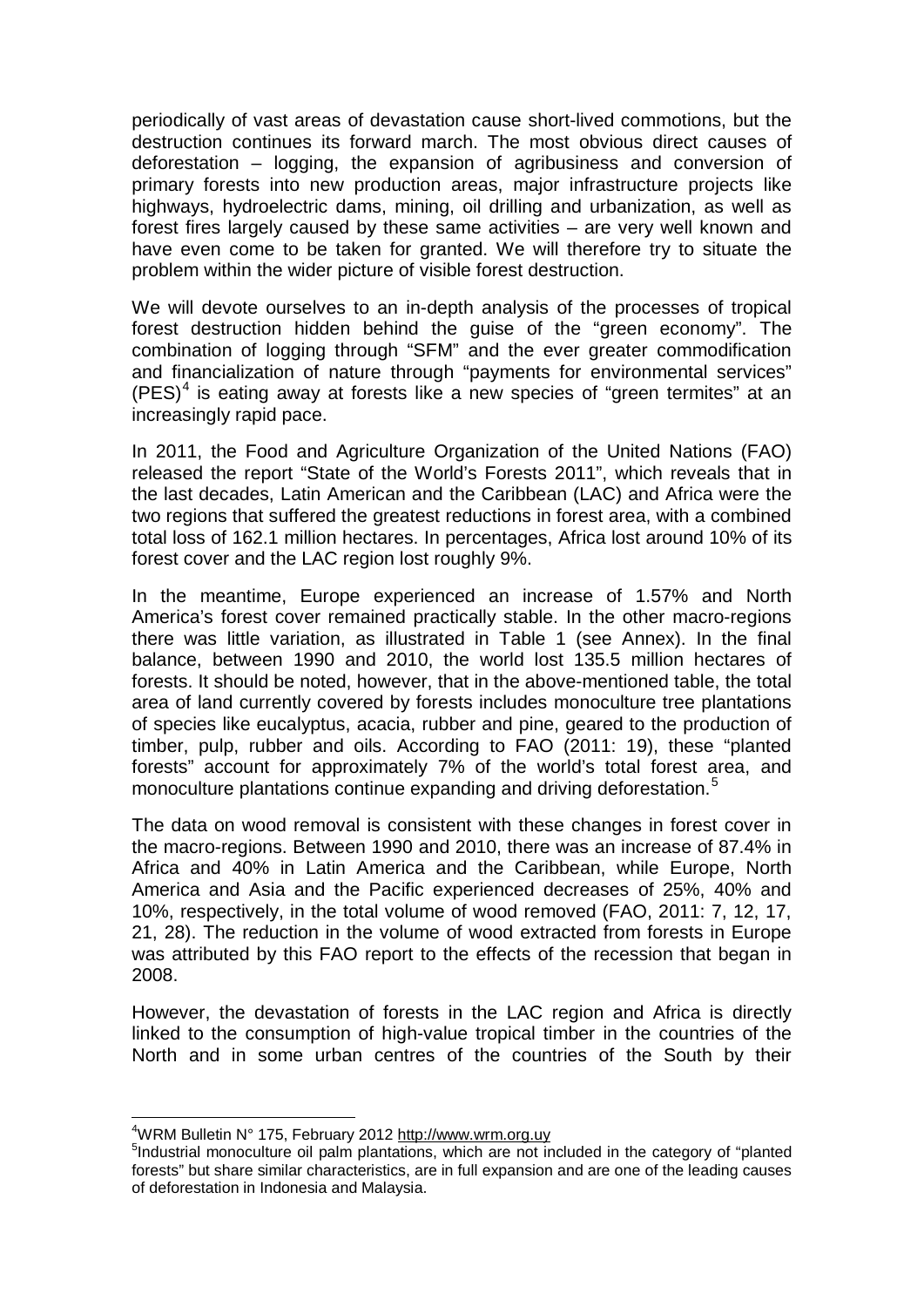wealthiest elites. Moreover, the increase in the demand for other mass consumption products, such as meat, also entails an increase in deforestation.

In terms of the significance of Latin America and the Caribbean in the world, the FAO report highlights the fact that it contains 57% of the world's primary forests, and that these account for 75% of the total forest cover in this macro-region. The report also notes, however, that "there was a significant loss of primary forest outside protected areas,<sup>[6](#page-1-1)</sup> particularly in South America" (FAO, 2011: 19). The main causes of deforestation cited were the conversion of forest land to agriculture and urbanization.

To complete this bigger picture, we offer a map (see Figure 1) included by Blaser et al. in the  $ITTO<sup>7</sup>$  $ITTO<sup>7</sup>$  $ITTO<sup>7</sup>$  report "Status of Tropical Forest Management 2011", which identifies the world's tropical timber producer and consumer countries (for more detailed quantitative data, see Table 2 in the Annex).



## **Figure 1: Tropical forested countries and ITTO members**

Source: Blaser et al. (2011: 19)

<sup>&</sup>lt;sup>6</sup> "Protected areas" are public or private parcels of land designated for "environmental conservation". They may be categorized for direct or indirect use. In the former, different forms of exploitation are permitted, such as the extraction of timber through "Sustainable Forest Management Plans". In the case of the Brazilian Amazon, close to 80% of the total land area is encompassed within these different types of "protected areas".

<span id="page-2-1"></span><span id="page-2-0"></span> $7$  ITTO (the International Tropical Timber Organization) defines itself as "an intergovernmental organization promoting the conservation and sustainable management, use and trade of tropical forest resources. Its 60 members represent about 85% of the world's tropical forests and over 90% of the global tropical timber trade" (Blaser et al., 2011: 3).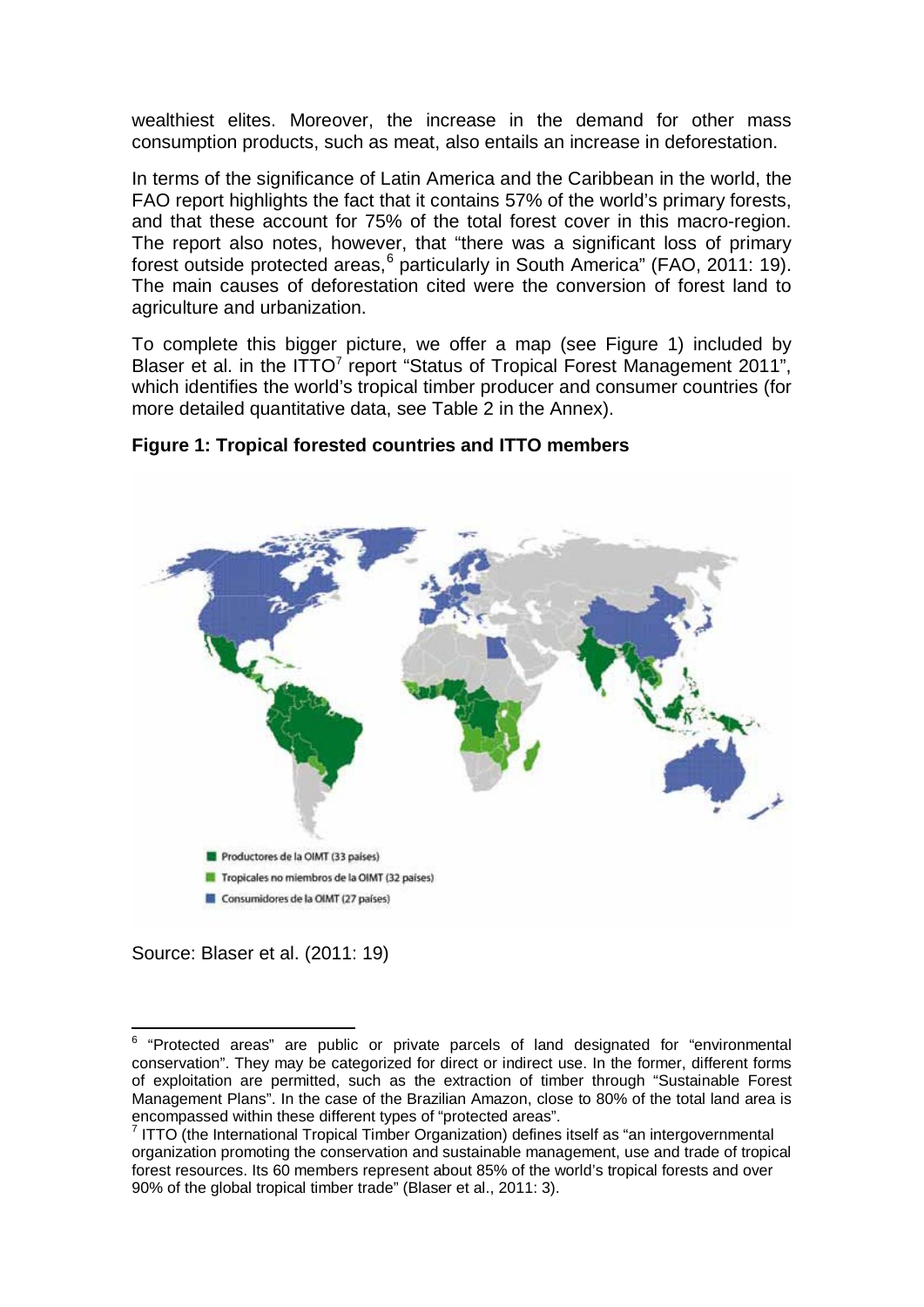In addition to the location of tropical timber producer and consumer countries, identified by the authors of this ITTO report, we would like to draw attention to certain aspects of a geopolitical nature. Above all, it is clear that not only are the production areas outside of the main centres of timber consumption, but in addition, the consumer countries encompass the centres of international financial, political and military power, which are striving to maintain and increase their control over the planet's "natural resources" to ensure their mode of production and excessive consumption, which benefits only a minority of the world population.

In other words, we want to highlight the fact that the variations in the volume of timber produced by the different macro-regions are not only conditioned by economic crises, as suggested by the FAO report (2011). They are also – and above all – conditioned by strategic considerations related to the geopolitics of control over the planet's natural resources. Forests are home to enormous reserves of minerals, water, oil and other products considered to be of high value. The control of the world's "natural resources" still exercised by the imperialist powers, headed up by the United States, is being increasingly disputed, particularly as a result of the emergence of the so-called BRIC countries (Brazil, Russia, India and China) as major world powers.

By situating the destruction of tropical forests within this bigger picture, we do not intend to spare from blame the local agents of destructive production, namely the Brazilian and foreign companies who rule over the agribusiness production of proteins, agrofuels, timber and pulp, the oil, mining and metallurgy, energy and civil construction sectors, and the financial markets.

The government provides these private conglomerates with crucial support – through infrastructure, subsidized financing, tax exemptions, and control and repression of the workforce – for their business enterprises. The "power bloc" formed by private and government actors has expanded and accelerated its activities in South America and Africa in recent years. The execution of major projects through the South American Regional Infrastructure Integration  $(IIRSA)^8$  $(IIRSA)^8$  initiative is an especially clear indication of the potential expansion of the scale of destructive production in tropical forests and their incorporation into the dynamics of international capitalist accumulation, as a mere supplier of raw materials. Recent cases of civil construction companies based in Brazil and the Brazilian National Development Bank (BNDES) involved in conflicts with indigenous peoples in Bolivia and Peru, as well as the Brazilian mining conglomerate Vale in Colombia, clearly illustrate the "exportation of destructive production" by Brazilian-based corporations.

<span id="page-3-1"></span>In order to "mitigate" the effects of this destructive advance underlying the endless accumulation of capital, the recommendations of the United Nations Environment Programme (UNEP), in line with FAO and ITTO, point to the "green economy" as salvation<sup>[9](#page-3-0)</sup> in the report "Towards a Green Economy", published in 2011. In the following section, we will look at its key proposals and

<span id="page-3-0"></span><sup>8</sup> For more information on IIRSA, see CECEÑA, Ana Esther (et al.). **Territorialidad de la dominación: Integración de la Infraestructura Regional Sudamericana (IIRSA**) www.geoplitica.ws <sup>9</sup> WRM Bulletin No. 175, February 2012. [http://www.wrm.org.uy](http://www.wrm.org.uy/)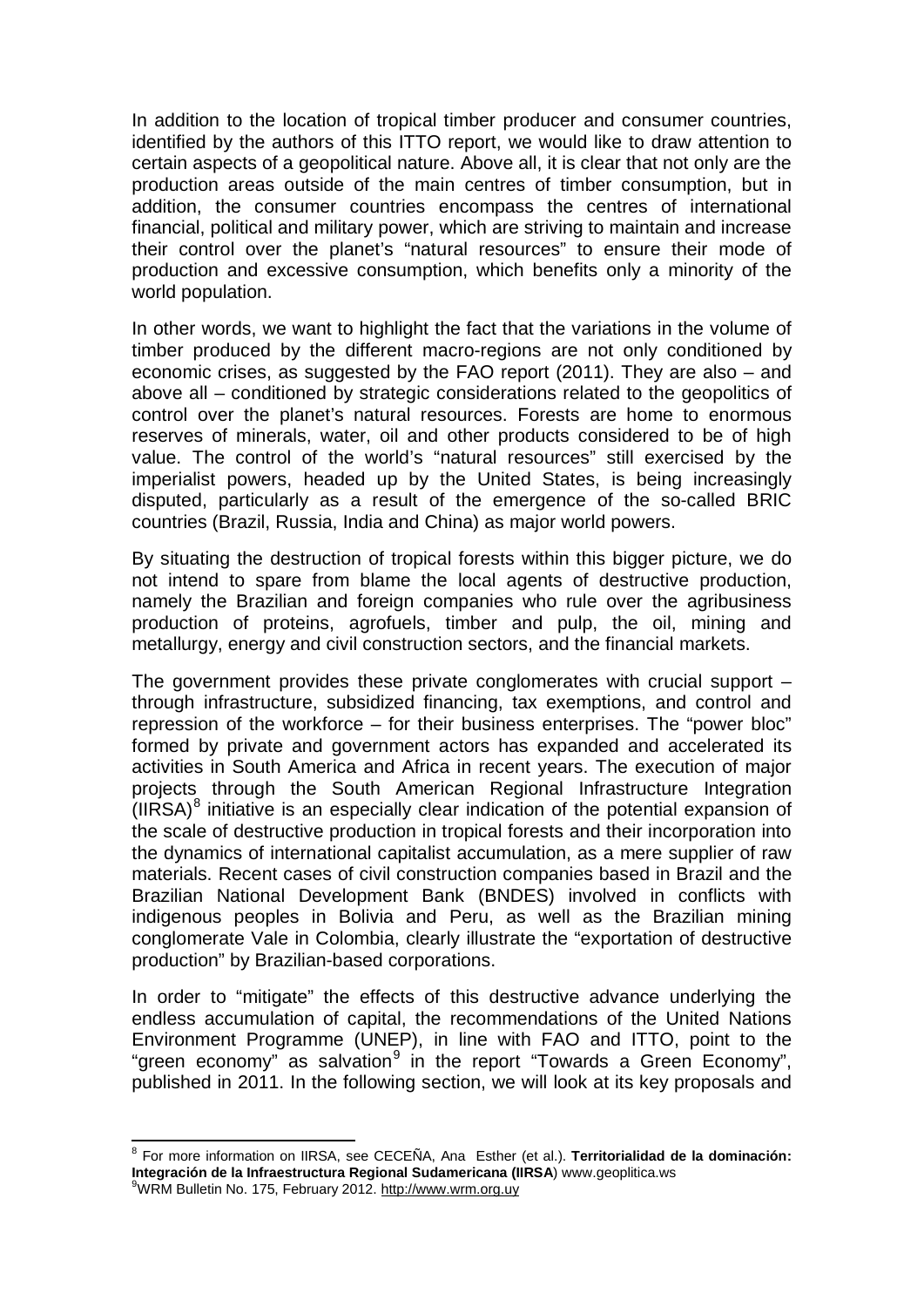how they are translated in practical terms into so-called "sustainable forest management".

## **2. Destruction hidden and justified by the "green economy": Sustainable Forest Management Plans (SFMPs)**

In June 2011, ITTO released a four-page summary of the 420-page report, "Status of Tropical Forest Management 2011". Under the suggestive heading, "Survey of World's Embattled Tropical Forests Reports 50% Increase in Areas under Sustainable Management since 2005", the summary notes that "the area of natural tropical forest under sustainable management across Africa, Asia, the Pacific, Latin America and the Caribbean increased from 36 million hectares to 53 million hectares," while the area of timber production forests subject to at least some type of management plan<sup>[10](#page-3-1)</sup> – considered a "critical first step" toward achieving sustainability – "has increased by about one third since 2005 and now totals 131 million hectares."<sup>[11](#page-4-0)</sup>

Given that the estimated area of permanent "natural tropical forests" (designated the Permanent Forest Estate or PFE)<sup>[12](#page-4-1)</sup> is approximately 761 million hectares – of which 403 hectares are so-called production forests and 358 million hectares are protection forests – roughly 24% of the total (183 million hectares) are being exploited under sustainable management plans. Between 2005 and 2010, according to Blaser et al. (2011: 4), "the area of natural forest under management plans in ITTO producer countries increased by 69 million hectares, to 183 million hectares." This is the combined total of areas exploited under registered SFMPs both within and outside of territories designated as sustainable forest management areas.

The subtitle of the same summary quoted in the previous paragraph warned, "**But New Data on 33 Countries Holding Bulk of World's Tropical Forests Suggest Forces Driving Preservation could Lose to those Favoring Destruction**". However, the total combined area of natural tropical forests exploited under sustainable logging plans rose sharply in 2010 and is now greater than the 135.5 million hectares of forests destroyed around the world in the 1990-2010 period. If this trend continues and deforestation continues at the same levels as in 1990-2010, it would take only 20 more years for the total remaining 625 million hectares of "natural tropical forests" (calculated on the basis of the loss of another 136 million hectares through deforestation in the next 20 years) to be targeted for exploitation under SFMPs.

Meanwhile, in order for the exploitation of tropical forests and extraction of their natural resources to continue, the idea of a "green economy" is crucial. That is, in order for the destruction of certain forest areas to be compensated through the "protection" of other "sustainably managed" areas, the sale of

<sup>10</sup> SFMPs are **not** conditioned by SFM, they may be implemented in areas ruled by other forms of regulation.<br><sup>11</sup> http://www.itto.int/, accessed in February 2012.

<span id="page-4-2"></span><span id="page-4-1"></span><span id="page-4-0"></span> $12$  ITTO defines "permanent forest estate" as "land, whether public or private, secured by law and kept under permanent forest cover. This includes land for the production of timber and other forest products, for the protection of soil and water, and for the conservation of biological diversity, as well as land intended to fulfill a combination of these functions" (2011: 20).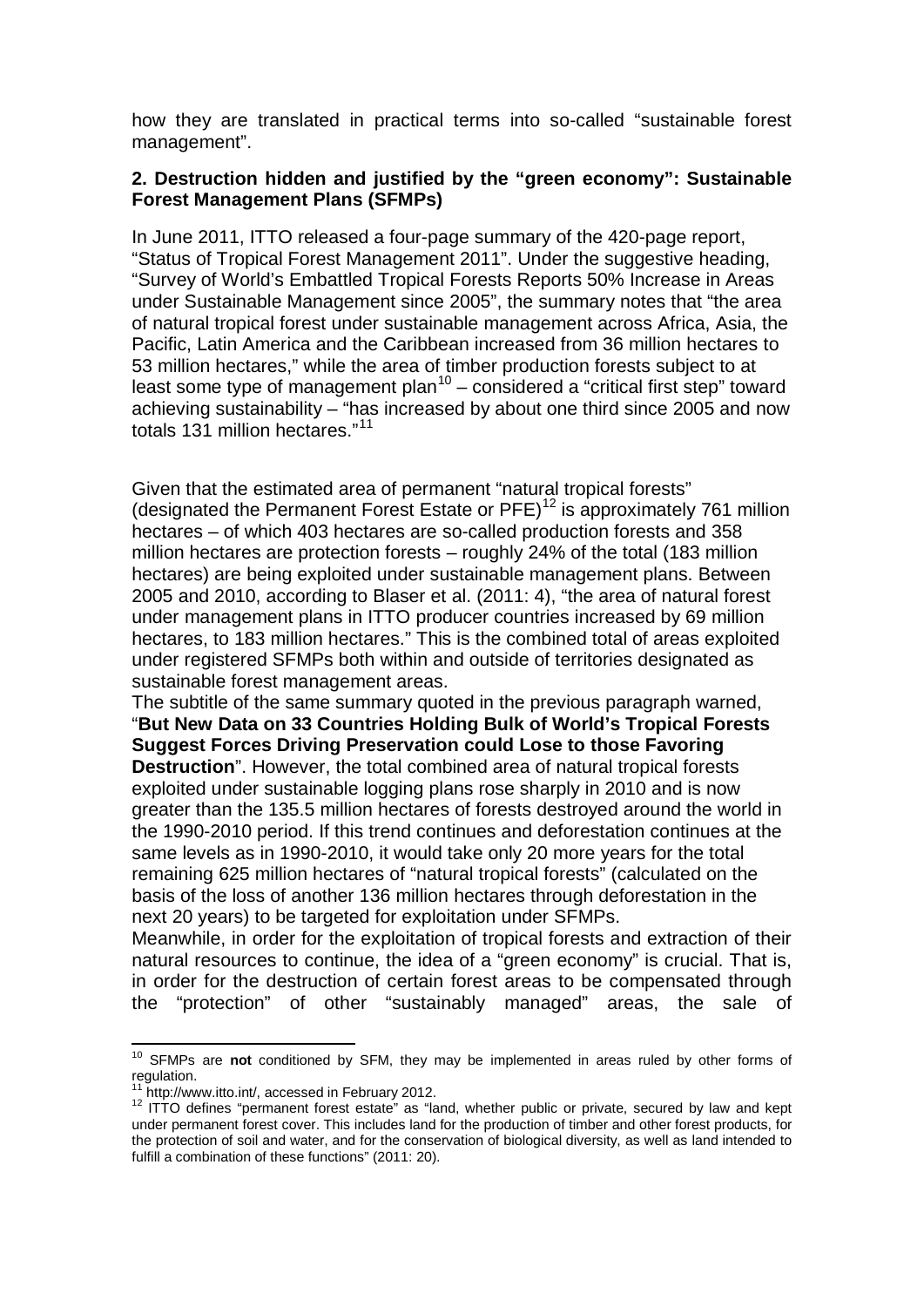"environmental services" is being established. In this sense, the "green economy" not only complements the concept of "sustainable forest management" but also serves to expand the commodification of forests and increase the opportunities for the agents of destruction to reap greater profits, which translates into new opportunities to overcome the economic-financial crisis that hit in 2008.

When the problem is framed within this perspective, the "warning" voiced by the ITTO summary report – pitting the forces in favour of "preservation" against those who promote "destruction" – might seem nonsensical. But in fact, it is not. It has a well-defined purpose: to convince everyone that we can continue to destroy the forests, as long as this destruction is "compensated" with SFMPs and their "environmental services", which will serve as a guarantee of "protection". Through this Manichean approach, the simplification of the problem of shaping a "common sense" perception of the supposed "conservationist" benefits of SFMPs has been very effectively achieved. The first battle was waged around the legitimization of SFMPs, and in more recent years, efforts have turned to imposing the total commodification of forests through the adoption of a system of payments for environmental services (PES) and trade in these services, especially "carbon sequestering" through the REDD mechanism.

It is within this context that we should situate the new cycle of exploitation of forests in particular and natural resources in general. As emphasized by Schwarz (2008), from this point on, forests cease to be planned as a mere extension of farming and livestock activities, essentially for the production of raw materials, and begin to be viewed as "ecosystems that require protection" and that need to be valued, to the extent of placing a price on the "environmental services" that they provide.

This analysis serves to highlight four aspects that we consider to be crucial: 1) the productivist logic that guides destructive production, far from ceding ground to the criticisms of environmentalists and concerns over the complexity of ecosystems, has appropriated these same concerns in order to use them for the deepening of the commodification of natural goods; 2) the asymmetry of power relations between the countries that contain forests and those which control world power has been translated into policies aimed at instituting a standardized regulatory framework, primarily with regard to forest exploitation activity through SFMPs and PES; to legitimize the expansion of SFMPs and PES, the use of "scientific authority" has been stepped up to certify the validity of these instruments as effective practices for "forest conservation"; 4) key roles are attributed simultaneously to the state and the "market", with the former responsible for the institutionalization of a new legal and regulatory framework adapted to the total commodification of forests and the second in charge of the "orientation" of economic activities. All of these efforts have been widely supported by representatives of international and national civil society, especially large conservation NGOs, including, in particular, the WWF (World Wide Fund for Nature), IUCN (International Union for Conservation of Nature), and TNC (The Nature Conservancy).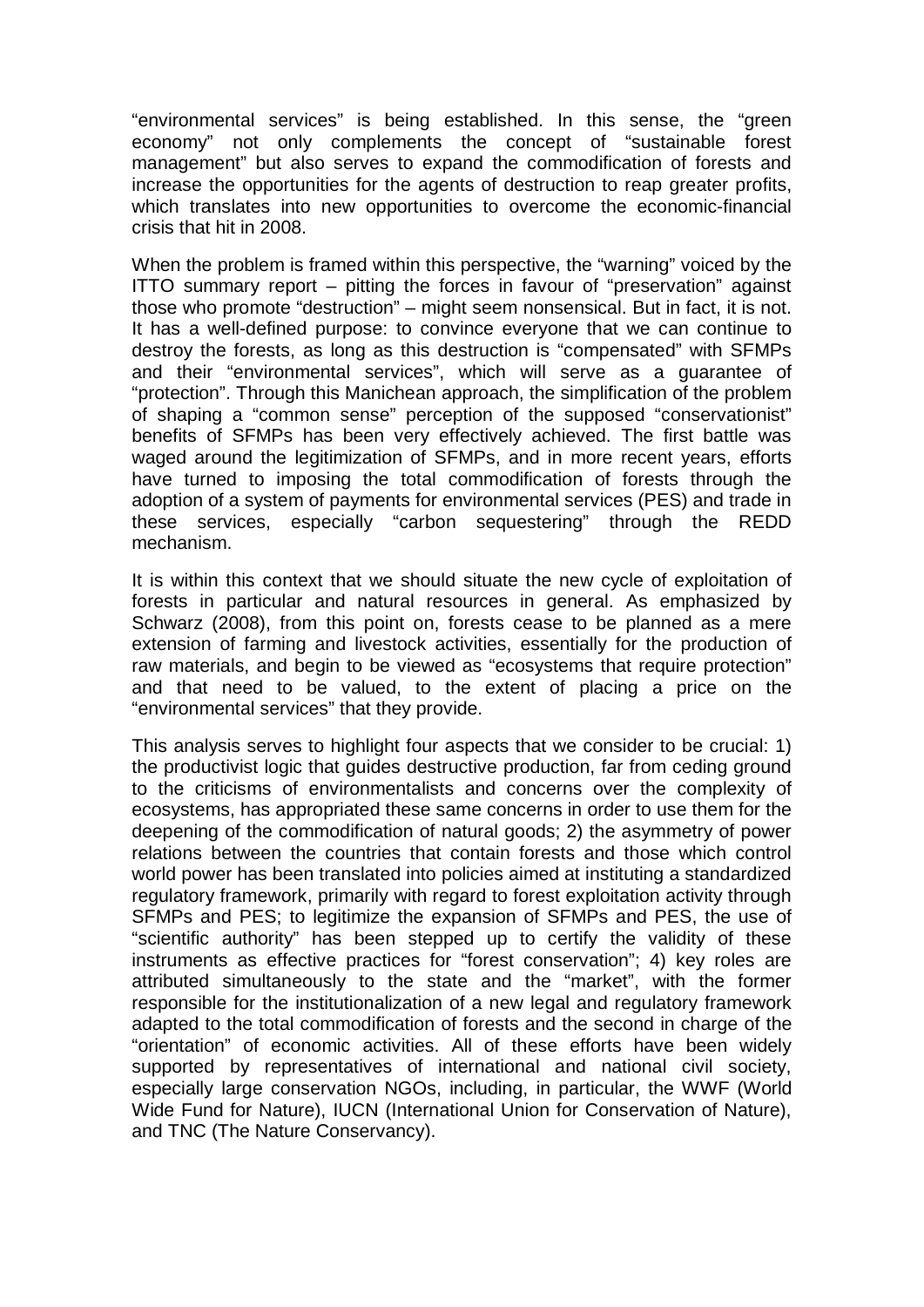Three fundamental steps were taken in order to implement this series of proposals: 1) the dissemination of Sustainable Forestry Management Plans (SFMPs) as an "antidote" to the destruction of forests; 2) the adoption of "forest certification" as a means of "soothing" the conscience of consumers while at the same time creating an elite market for the consumption of high-value wood products or so-called "precious woods"; 3) the provision of incentives for the creation of conservation areas for the "sustainable use" of "natural resources".

In the case of Latin America and the Caribbean, the most ambitious initiative was carried out in the Brazilian Amazon region under the leadership of the World Bank through the Pilot Program for the Protection of Brazilian Tropical Forests (PPG-7). Initiated immediately after the 1992 Earth Summit in Rio and completed in 2009, the programme achieved notable success. The state of Acre is considered the Brazilian state that made the most "progress" in the adoption of this model of "sustainable development".

The architecture of this territorial reorganization is essentially based on the establishment of a legal framework instituting the creation of "conservation units", whose control may be formally designated as communal, communitybased and/or governmental, although they are subjected to rules of use to ensure the commodification of nature for the benefit of private capital. "Forest concessions" were granted in the government-controlled conservation units while SFMPs were established for areas under community or communal control. Specific laws, such as those passed in Bolivia (1996), Peru (2000), Brazil (2006) and other Latin American countries, pave the way for private sector appropriation of natural goods. This explains why approximately 60% of the production of ITTO member countries in Latin American and the Caribbean comes from public or communal forests. At the same time, it clearly reveals how the "green economy" has also appropriated the natural goods in territories won through the resistance struggles of peasant and indigenous movements in the last two decades. In this regard as well, an analysis of the case of the state of Acre – where 45% of the territory is designated as conservation units, primarily as a consequence of the victories of peasant and indigenous struggles – offers a good parameter to analyze the appropriation of public resources by the private sector when it comes to tropical forests.

## **3) Acre as an "outdoor laboratory": The truth behind the "green economy"**

The state of Acre (see Maps 1 and 2 in the Annex) is located in the Brazilian Amazon region. It has a total area of 16.5 million hectares, of which 88% are still covered with native forests, and roughly 50% of these are in protected natural areas. With a population of 732,793 inhabitants, and 72.61% of them living in urban areas, Acre is considered one of the poorest states in Brazil: 66.2 percent of households earn up to one minimum salary monthly, and 2.9% are in the highest income bracket of more than five minimum salaries monthly (IBGE, 2010 Demographic Census). According to Celentano et al. (2010: 24), Acre has the greatest income inequality in the northern region (Gini index=0.61) and the second greatest in all of Brazil, behind the Federal District.

The main productive activities are extensive beef cattle grazing and logging. The first decade of the 21st century was marked by the expansion of these activities and massive reconcentration of land ownership under private control.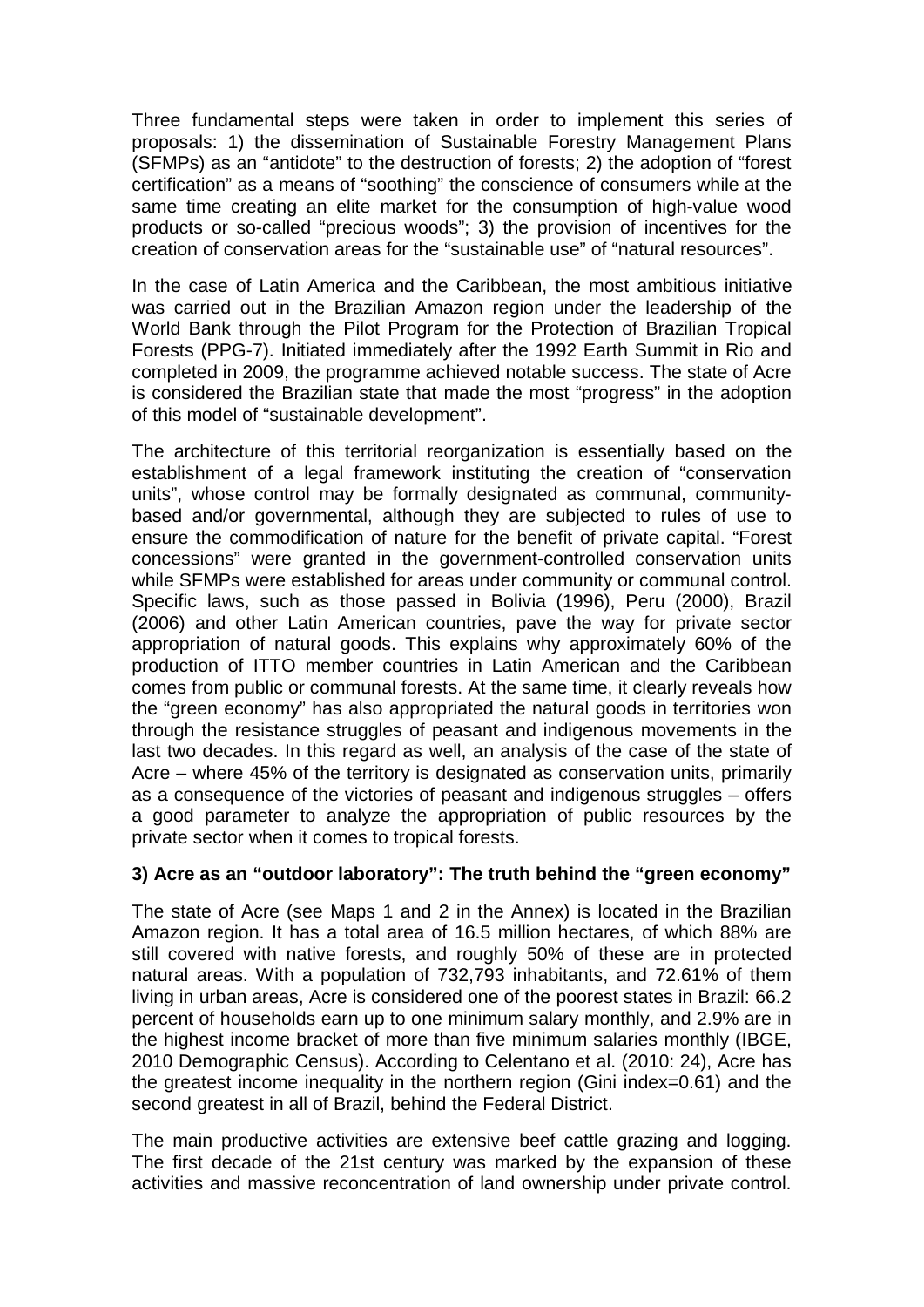According to Teixeira (2011), in 2010, 583 large landholdings of over 1,000 hectares each totalled 6.2 million hectares, while 23,500 small landholdings of between 50 and 100 hectares made up a combined total of only 1.4 million hectares. In just seven years, the total combined area of large landholdings increased by over 100% (see Table 3).

The state of Acre became internationally known in 1988 as a result of the murder of Chico Mendes, the president of the Union of Rural Workers of Xapuri. In the resistance struggles against the destruction of the forests that were the source of their livelihoods, the peasant movement led by Chico Mendes became famous for showing that forest conservation could not be approached separately from the peoples who live in and from the forests. The extractive reserves or  $RESEX<sup>13</sup>$  $RESEX<sup>13</sup>$  $RESEX<sup>13</sup>$  initiative was the most concrete reflection of this interaction between society and nature.

As "the land of Chico Mendes", Acre sparked the interest of the international environmental movement from that point forward and the state has been publicized worldwide as the most advanced in the Amazon region in terms of the implementation of a "sustainable development model", now relabelled by the UN as a "green economy". The financing received by the state government for over a decade from the World Bank, IDB and BNDES, as well as from big international conservation NGOs like the WWF, is aimed at promoting this "model". Since 1999, the state government of Acre has been headed by a broad coalition of forces that encompasses everything from parties considered to be leftist to ultra-right wing parties, led by the Workers Party. During this time, various initiatives have been implemented to adapt state legislation<sup>[14](#page-7-0)</sup> to the canons of the "green economy".

A summary that concisely explains the actions undertaken by the state government of Acre to promote adaptation to the "green economy" is provided by Vorocai et al. (2012):

> The main programmes undertaken by the government of Acre (…) were carried out in the area of the Policy for Sustainable Development and the Policy for the Valuation of Forest Environmental Assets, which are based on the conception of the forest as a supplier of goods and services and the principles of rational management (…) in conjunction with civil society organizations in the environmental field, international technical cooperation agencies, research centres and universities, as well as private companies. (…) The Programme for the Valuation of Forest Environmental Assets (PVAAF), implemented with state treasury funds and supported by the IDB (Phase I of the Acre Sustainable Development Project) and the National Development Bank (BNDES), involves the regularization of forest environmental liabilities and the certification of sustainable productive units, (…) payment for environmental services, and enhancing the value of forest cover with the

<span id="page-7-1"></span><span id="page-7-0"></span><sup>&</sup>lt;sup>13</sup> For more information see PAULA & SILVA, 2008.<br><sup>14</sup> More details on the legal framework measures are provided by NEVES, Rodrigo (Org) (2010) Coletânea<br>de stado do Acre de normas ambientais do estado do Acre <http://www.pge.ac.gov.br/site/arquivos/cartilhas/2010/coletaneanormasambientais2010.pdf>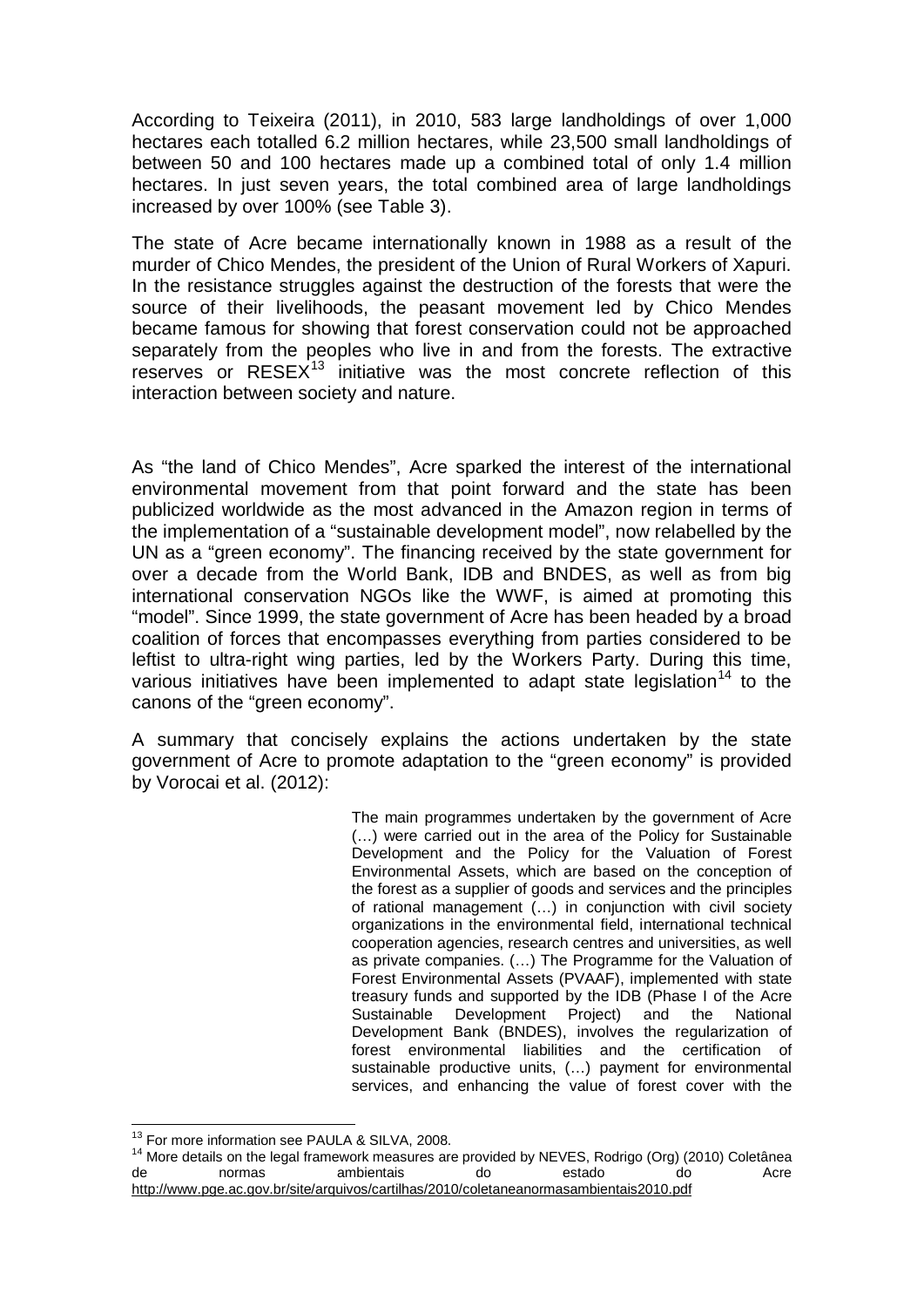legalization of ownership, providing incentives for multiple-use management practices (Verocai et al., 2012: 21, 23).

This summary demonstrates how "green economy" proposals were materialized in the state of Acre. What stands out particularly in the case of Acre is the implementation of Economic Environmental Zoning, with the aim of "sustainable management" of land use, and the successful implementation of SFMPs in their different forms: private sector, community-based and individual. Verocai et al. emphasize the fact that in 2010, 756,000 cubic metres of wood were extracted in the form of roundwood, primarily by companies and large rural landholders. This amount is 150% more than the volume of roundwood extracted annually (304,000 cubic metres) in the entire state of Acre during the previous decade (Paula, 2005: 85). Another significant point is that during this period there was a decrease in logging activity in the Brazilian Amazon region as a whole. Also significant is the recorded expansion of SFMPs in conservation units (such as Extractivist Reserves, Agro-Extractivist Settlement Programmes and state Public Forests), reflecting the appropriation of public natural goods for the purpose of private exploitation.

Of particular relevance in this context is State Law 2.308/2010, which created the State System of Incentives for Environmental Services (SISA). This law is considered one of the most "advanced" in the world in terms of the establishment of the legal bases for the "green economy". According to the Acre News Agency, the "SISA law" paves the way for Acre "to participate in the international carbon market and the markets for other environmental services, such as biodiversity and water." The article concludes by stating: "Policies for the reduction of deforestation are the greatest advertising for Acre carbon. And once again they place this Amazonian state in a prominent position in the world."<sup>[15](#page-7-1)</sup>

Clearly, then, the basic foundations for the "green economy" have been established in Acre. The importance and "value" of Acre was duly recognized by ITTO assistant director Eduardo Mansur during the 2nd International Expert Meeting on Sustainable Forest Management, held in Rio Branco, the capital of the state, in 2011, which was also the "International Year of Forests" and the 25th anniversary of ITTO. According to Mansur:

> Acre was chosen as the venue for the event, because the work being carried out here is, indeed, a reference for all of us. Acre has succeeded in establishing a sustainable development model that is an example for all, because it followed sensible models of respect for the forest, and for traditional populations.

Immediately after this declaration, the participants in the event were informed that they would be visiting the Antimary State Forest, "a veritable outdoor laboratory where the Technology Foundation of the State of Acre (FUNTAC) is carrying out a variety of experiences." There are 50 families living in Antimary, the news story continues, "who receive a Forest Allowance of R\$ 880.90 [US\$

<span id="page-8-1"></span><sup>&</sup>lt;sup>15</sup> [http://www.agencia.ac.gov.br/index.php?Itemid=26&id=14065&option=com\\_content&task=view,](http://www.agencia.ac.gov.br/index.php?Itemid=26&id=14065&option=com_content&task=view) accessed February 2012.

<span id="page-8-0"></span><sup>&</sup>lt;sup>16</sup> [http://www.portalamazonia.com.br/secao/noticias/acre/2011/08/23/acre-sedia-2%C2%BA-encontro](http://www.portalamazonia.com.br/secao/noticias/acre/2011/08/23/acre-sedia-2%C2%BA-encontro-internacional-de-especialistas-em-manejo-florestal-sustentavel/)[internacional-de-especialistas-em-manejo-florestal-sustentavel/,](http://www.portalamazonia.com.br/secao/noticias/acre/2011/08/23/acre-sedia-2%C2%BA-encontro-internacional-de-especialistas-em-manejo-florestal-sustentavel/) accessed February 2012).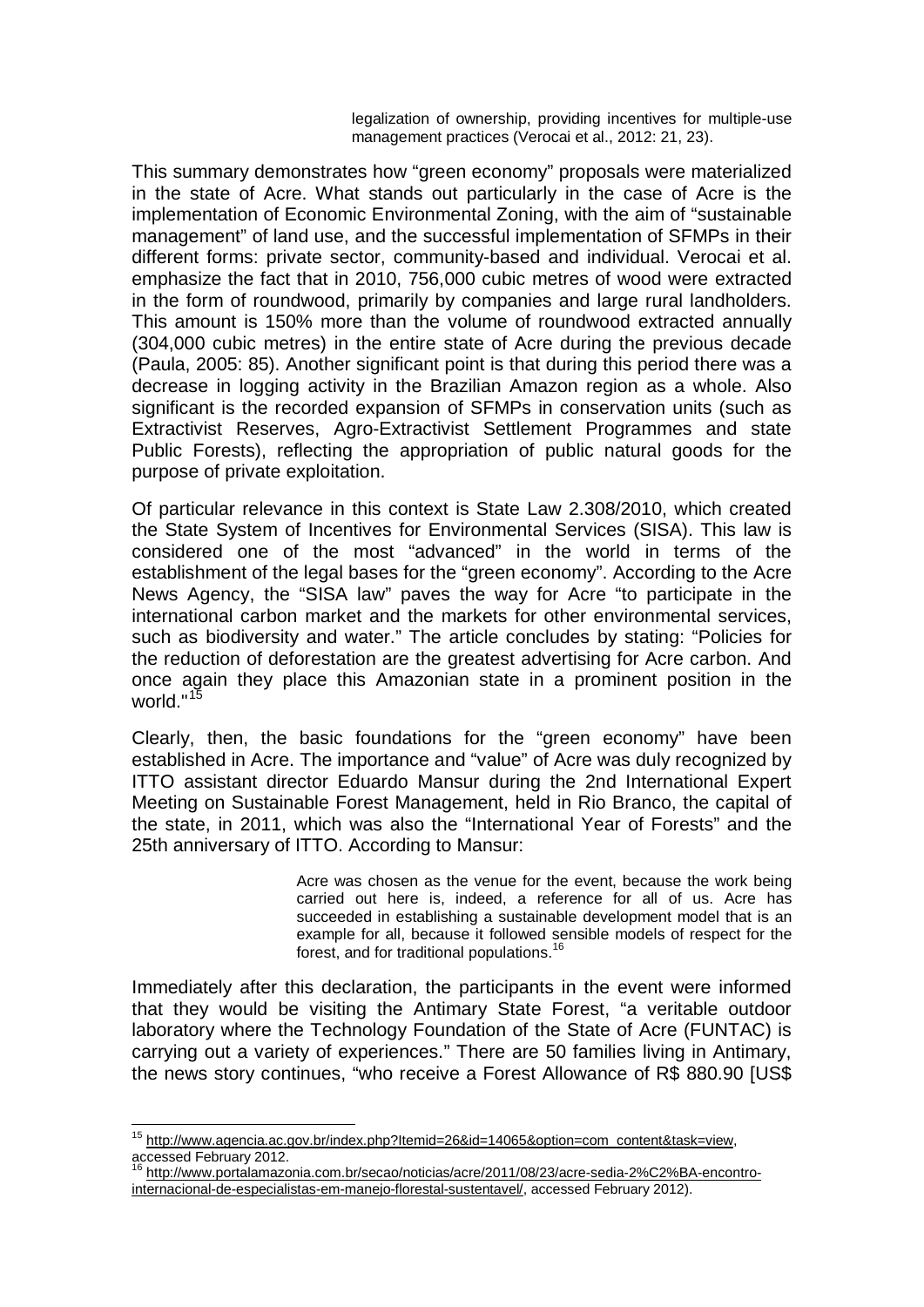450], financial assistance for the conservation of the forest through sustainable management, said the secretary of forests, João Paulo Mastrângelo."

In our opinion, a careful examination of the "outdoor laboratory for the green economy" represented by the state of Acre could contribute considerably to exposing the hidden destruction to which we are referring. More generally, it makes the connections between SFM and PES more understandable and explains why ITTO, FAO and other promoters of this policy insist so strongly on their joint adoption. After impoverishing the forest (according to the meaning we attribute to this word, that is, territories marked by indivisible relations between material and symbolic life, socially constructed by peoples for whom the forest is their place to live in the world) through the extraction of timber, PES is used to alleviate social conflicts – through the payment of allowances as in the abovementioned case of Antimary – that are caused or aggravated by this activity. In the meantime, the companies who control these forest territories are able to reap huge profits, whether they are in the logging industry or the financial sector involved in the "carbon market", not to mention the benefits obtained by industries that are able to produce harmful emissions thanks to the opportunity to purchase the "right to pollute". The losers are the peoples and communities who live in these impoverished forests.

The destruction resulting from the expansion of SFM in Acre can be explained by a combination of technical and political factors. The former relate to a lack of scientific evidence on forest regeneration<sup>[17](#page-8-1)</sup> in units exploited under SFMPs, as well as the behaviour of different ecosystems in response to the deployment of the whole apparatus of forest exploitation, which includes the building of roads and highways for the circulation of heavy machinery and trucks, the diversion of waterways, the contamination of the soils and rivers with burnt oil and other toxic wastes, the noise of the machinery, which scares away birds and wild animals, etc. The latter relate to the absence of control and monitoring of the SFMPs by government bodies, whether these have been deliberately downgraded as a result of neoliberal policies, or due to the emphasis on "publicprivate partnership" that characterizes the national government in Brazil. This complicity between private business groups and the state is only made visible when social conflicts emerge that cannot be controlled by the state authorities, such as those witnessed in 2011 in the São Bernardo rubber plantations and Antimary State Forest. In both cases, local communities denounced the destruction of forests and the pressures exerted on them to leave the areas where they lived. The repercussions of these conflicts in the media forced the State Public Ministry (MPE) to take action, recommending the suspension of the licence for one of the SFMPs granted to Laminados Triunfo, a private company.<sup>[18](#page-9-0)</sup>

<span id="page-9-1"></span>Incidents of this kind occur throughout the state of Acre and had already been denounced by union leaders who have not been co-opted by the powers that be, particularly the president of the Rural Workers Union of Xapuri, Dercy Teles,

<span id="page-9-0"></span> $^{17}$ As shown by researcher Paulo Kageyama (2000).<br><sup>18</sup> [http://www.ac24horas.com/2011/12/19/ministerio-publico-recomenda-suspensao-de-licenca](http://www.ac24horas.com/2011/12/19/ministerio-publico-recomenda-suspensao-de-licenca-ambiental-para-o-plano-de-manejo-da-laminados-triunfo)[ambiental-para-o-plano-de-manejo-da-laminados-triunfo](http://www.ac24horas.com/2011/12/19/ministerio-publico-recomenda-suspensao-de-licenca-ambiental-para-o-plano-de-manejo-da-laminados-triunfo)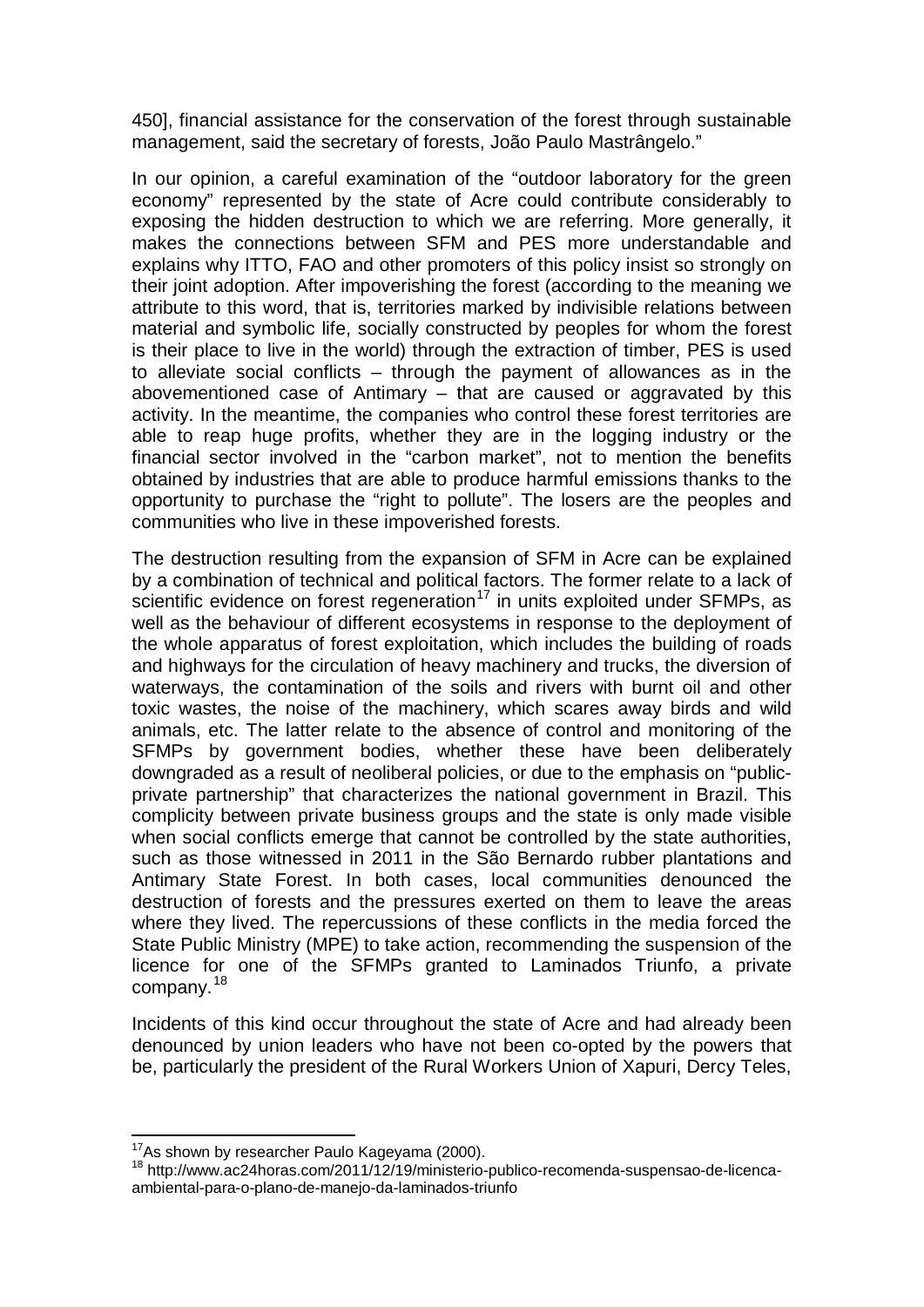and the leader of the STR union opposition in Brasiléia, Osmarino Amâncio Rodrigues. [19](#page-9-1)

As for PES policies, their perverse effects are beginning to be felt in forest areas, as clearly illustrated in this statement by Dercy Teles:

> (...) PES policies only serve to silence these people, who have no opportunities or a voice. They have no voice because they sign a contract which is for at least 30 years. And for 30 years they leave the area in which they live at the disposal of the government and the multinationals to do research and use all of the knowledge of the area in exchange for a meagre, insignificant amount of money. And what is even worse is that they can't do anything in this area, they can't fish anymore, they can't remove wood for their own use, they can't hunt anymore, they can't do anything anymore. I was closely following the development of these policies, in Pará as well, and there were cases in which a community member was arrested for cutting down a tree to make a canoe to go fishing. And so, in my opinion, these policies only serve to confine communities within their own territory, and that means in the future they will give up living there, because it doesn't make sense to live in the middle of a forest without being able to take advantage of the goods it offers. A life like that makes no sense. And the subsidies they are given, even if it was a million reals it wouldn't be worth it. But nobody lives paralyzed in a corner because life has lost its meaning, right? You feel useless, it isn't possible to live without being able to do the things that have always been done, you grew up fishing, hunting, moving about, growing crops" (interview conducted by Israel Pereira Dias de Souza in March 2012, [upcoming]).

In addition to sparking an increase in social conflicts in the forests of Acre, the adoption of PES initiatives involving carbon credits not only contributes to the continued environmental pollution in the industrialized countries but also to the intensification of conflicts beyond the borders of South America, as illustrated by Michael Schmidlehner (2012):

> With the "legal backing" of SISA and with the help of the EDF [Environmental Defense Fund, a U.S.-based non-profit organization], the government of Acre signed a REDD agreement with the states of California (USA) and Chiapas (Mexico) in 2010. The objective of the memorandum signed is the sale of carbon credits that would be issued by the governments of Acre and Chiapas. Industries in California that produce higher emissions than those allowed by the legal standards in the state could offset some of these excess emissions by purchasing these credits. The legal mechanism that would facilitate this type of offset in California, so-called "cap and trade", has been fought against in court by Californian civil society organizations. (…) Through cap and trade,

<sup>&</sup>lt;sup>19</sup> According to union leader Osmarino Amâncio Rodrigues (a contemporary of Chico Mendes), "The government is implementing the green economy, but [sustainable forest] management is forcing rubber tappers out of their place, stripping the dignity of tappers and indigenous people and threatening biodiversity. That is what is happening in Santa Quitéria, in Antimary. You go there and you see that the people have not become rich, they are receiving a subsidy [family allowance]. The economy is stagnant and poverty persists." allowance]. The economy is stagnant and poverty [\(http://www.ac24horas.com/2011/10/08/4050\)](http://www.ac24horas.com/2011/10/08/4050).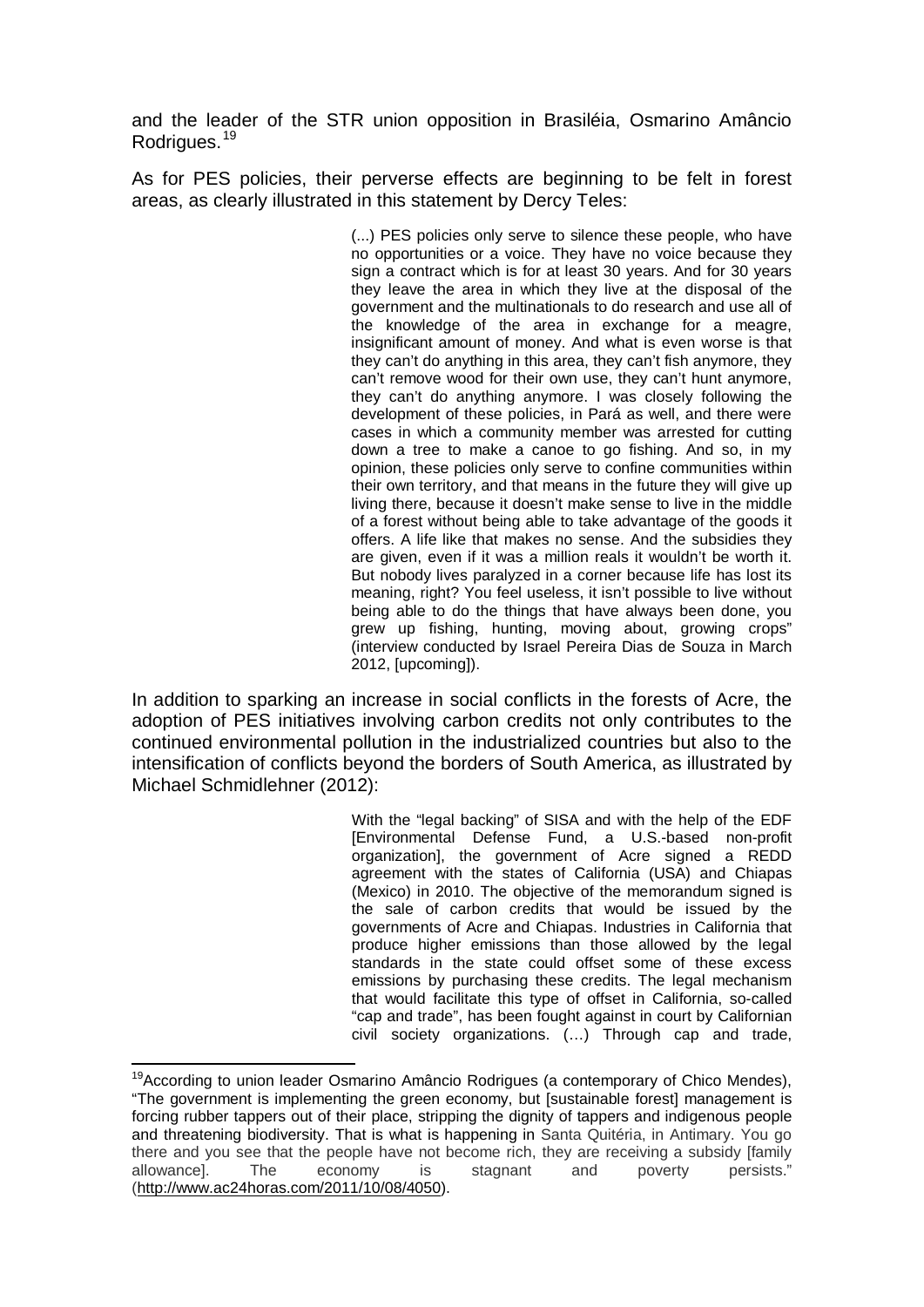industries could partially maintain their excessive emissions and communities would have to continue suffering the impacts, such as higher rates of cancer and miscarriages (CBE, 2011). In Chiapas, the agreement between the three governments has further aggravated severe land conflicts in the Lacandón jungle. In order to be "Ready for REDD" the government of Chiapas must prove that the areas from which carbon certificates would be generated are under environmental protection, and the communities who live in the area delimited by the government as an environmental park are now afraid that they will be expelled (Conant, 2011).

Finally, in addition to the continued selective destruction of forests through SFMPs, the different forms of total forest destruction also continue in the state of Acre. According to Verocai et al. (2012: 56), "In the last ten years, the total area of forest cleared in Acre increased by 730,000 hectares, of which 62% were converted to other land use in the 2000-2005 period," thus surpassing the average recorded in the previous three decades of approximately 500,000 hectares, prior to the implementation of the "green economy". It should be noted that extensive beef cattle grazing, considered one of the most destructive activities in the Amazon, underwent a steep increase in Acre in the last decade: the cattle herd has grown from 800,000 head to 2.5 million, in other words, a threefold increase in just ten years.

## **Final considerations**

As we stressed in the introduction to this article, criticism of the capitalist development model linked to the "green economy" requires, in addition to theoretical analysis, efforts to demonstrate how the model actually works in practice. This was our objective: to shine a light on these initiatives in order to dispel the shadows that loom over the accelerated destruction of tropical forests in Latin America and the Caribbean in general, and the Brazilian Amazon region in particular. Promoters of the "green economy" could question the validity of the generalization of criticism of the reality of "sustainable" forest exploitation based on an in-depth look at the case of Acre in particular. We would respond with a question of our own: When a specific case is used as a "certification of validity" for the reproduction of a model, why would it be any less valid to make generalizations based on this particular case when critically challenging the model?

We hope we have been able to demonstrate with reasonable clarity, by focusing on a case publicized by the promoters of the "green economy" as a model to be replicated in other regions, the truth behind so-called "sustainable" forest exploitation. We have seen how the real practices of this exploitation model simply repeat the destruction and plunder of the conventional capitalist production model. The increased destruction of forests, alongside the increase in land grabbing and the expansion of extensive cattle grazing, reveal the falsity of the "green economy" in Acre.

In brief, our aim has been to emphasize the fact that forests are currently threatened by a combination of the most visible conventional forms of destruction, but that under the new logic of the "green economy", this destruction can now be "compensated" through "sustainable forest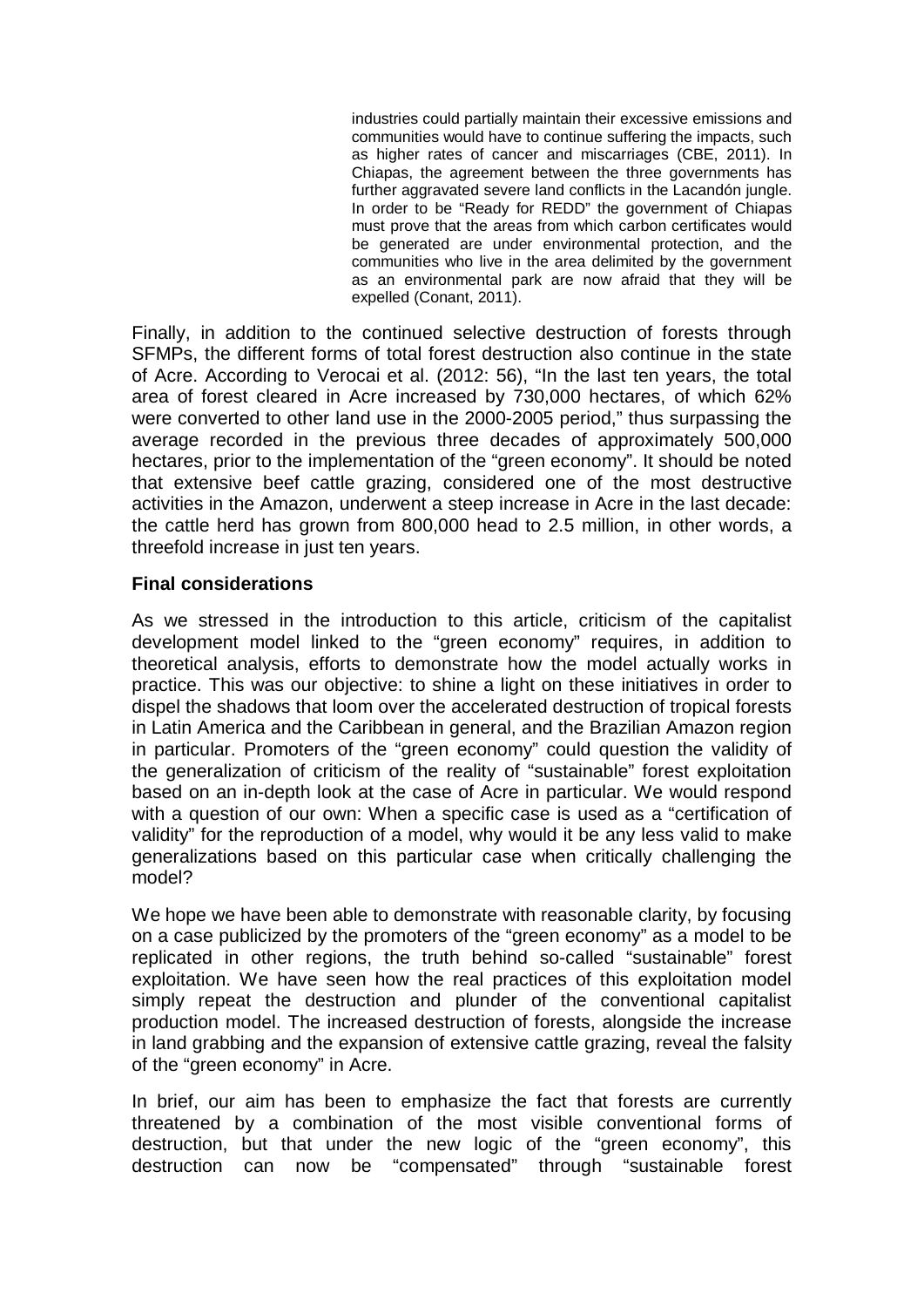management". Moreover, the trade in "carbon credits" and other environmental services represents a frontal attack on forest peoples' autonomy, freedom and control over their territories, in addition to erroneously "offsetting" continued pollution in the industrialized countries of the North, as in the case of California and its agreement with the states of Acre (Brazil) and Chiapas (Mexico). In spite of all this, just as they did in the past, the communities and peoples for whom the forests are their "place in the world" are reacting and fighting back against old and new forms of destruction and plunder.

#### **References**

ALBERT, Bruce (2002). O Ouro canibal e a queda do céu. Uma critica xamânicada economia política da natureza (Yanomami) in ALBERT, Bruce & RAMOS, Alcida (Orgs) PACIFICANDO O BRANCO cosmologias do contato no Norte-Amazônico. São Paulo. Ed. UNESP.

BLASER, J., SARRE, A., POORE, D. &JOHNSON, S. (2011). *Estado de la ordenación de los bosques tropicales 2011*. Serie técnica OIMT no 38. Organizacion Internacional de las Maderas Tropicales, Yokohama, Japón.<http://www.itto.int/>

CELENTANO &SANTOS& VERÍSSIMO (2010). O Estado da Amazônia Indicadores. A Amazônia e os Objetivos do Milênio (2010).<http://www.ibcperu.org/doc/isis/13517.pdf>

FANTINI, Alfredo C. & CRISÓSTOMO Charle F. (2009) Conflitos de interesses em torno da exploração madeireirana Reserva Extrativista Chico Mendes, Acre, Brasilhttp://www.museugoeldi.br/editora/bh/artigos/chv4n2\_2009/conflitos(fantini).pdf

FAO (2011) Situación de los bosques del Mundo 2011. Edición bienal http://www.fao.org/forestry/sofo/es/

HARVEY, David (2004), O Novo Imperialismo, Ed. Loyola, São Paulo

(2011) O Enigma do Capital e as crises do capitalismo. Boitempo Editorial. São Paulo.

KAGEYAMA, P. "Manejo de florestas tropicais: que paradigma?" en *Anais do V Simpósio de Ecossistemas Brasileiros*, pp. 72-82, Vitória, 2000

OIMT (2011); ActualidadForestal, Vol 18, N° 3. Boletín de la Organización Internacional de las Maderas Tropicales para fomentar la conservación y el desarrollo sostenible de los bosques tropicales.

PAULA, Elder A (2005a). (Des) Envolvimento Insustentável na Amazônia Ocidental: dos missionários do progresso aos mercadores da natureza. Edufac, Rio Branco

(2011)TRANSGREDINDO FRONTEIRAS, Amazônia no espelho de Caliban. UNAM, México (mimeo).

PAULA, Elder & SILVA, Silvio; (2008,a) Floresta, para que te quero?

Da territorialização camponesa a nova territorialidade do capital. Revista NERA, Año 11 No 12. São Paulo.

\_\_\_\_\_\_\_\_\_\_\_\_\_\_\_\_\_\_\_\_\_\_; (2008, b) Movimentos sociais na Amazônia brasileira: vinte anos sem Chico Mendes. Revista NERA, Año 11 No 13. São Paulo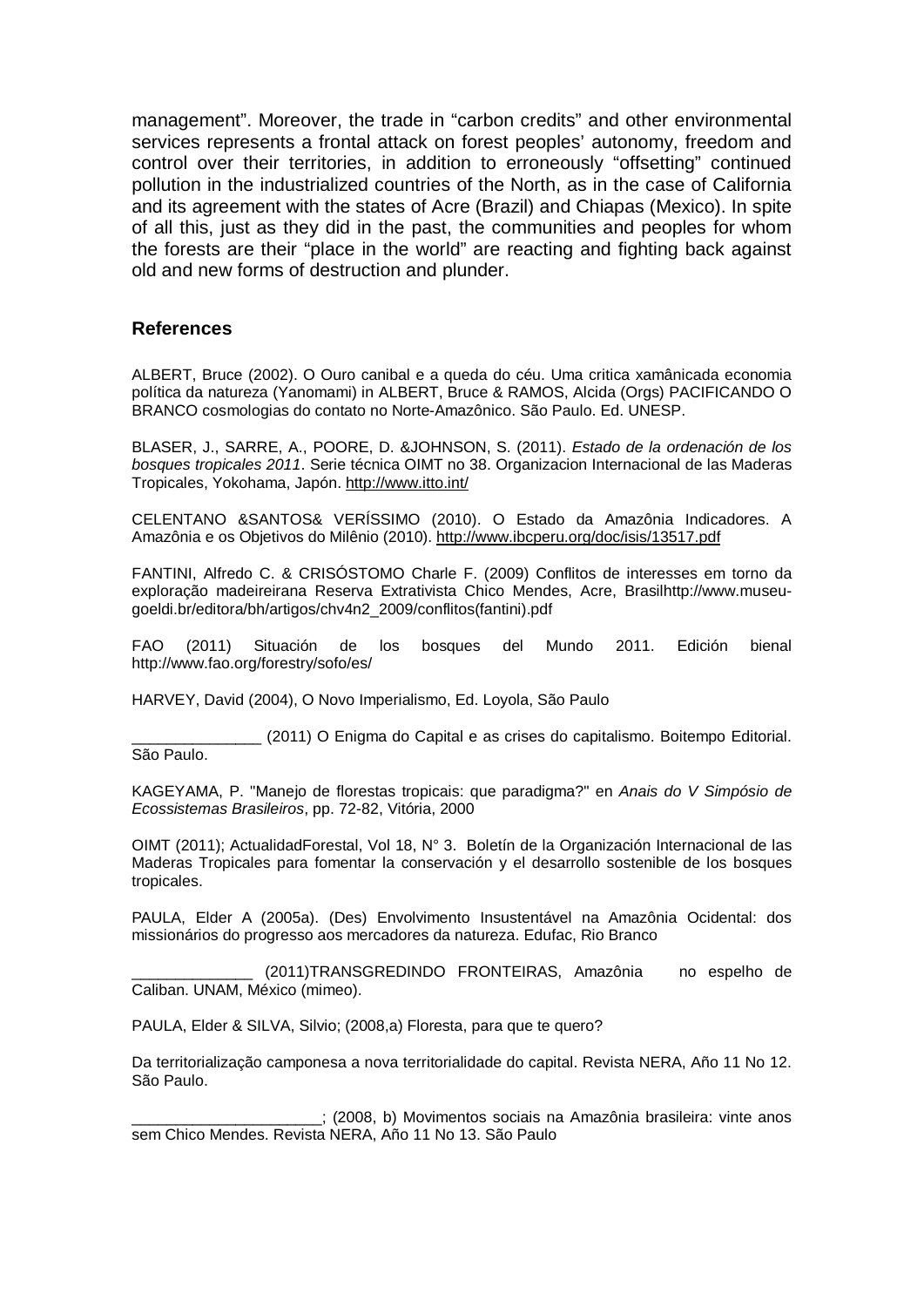SERVIÇO FLORESTAL BRASILEIRO (2010) Plano anual de outorga florestal 2011 / Ministério do Meio Ambiente, Serviço Florestal Brasileiro. – Brasília: SFB

SCHMIDLEHNER , Michael F. (2012); A Função Estratégica do Acre na Produção do Discurso da Economia Verde (upcoming)

SCHWARZ, Laura (2008). O Processo Internacional de Elaboração de Políticas para as Florestas. Disertación de Maestría presentada en el PPG en Ciencia Política de la Universidad Federal de Río Grande del Sur. Porto Alegre.

TEIXEIRA, Gerson (2011) Agravamento do Quadro de Concentração da Terra no Brasil? http://www.dihitt.com.br/n/politica/2011/06/22/gerson-teixeira-agravamento-daconcentracao-das-terra

WORLD RAINFOREST MOVEMENT (2011), "A definição de floresta", briefing, September 2011, www.wrm.org.uy

WORLD RAINFOREST MOVEMENT (2012) Bulletins 174 and 175, January and February 2012, [http://www.wrm.org.uy/,](http://www.wrm.org.uy/) accessed February 2012).

VEROCAI & LUDEWIGS & PEREIRA (2012) Banco Interamericano para o Desenvolvimento. Programa de Desenvolvimento Sustentável do Acre – PDSA II. Expansão da Economia Florestal. Informe de Evaluación Ambiental y Social.

#### **ANNEX**

| Region                                     | Area (1000 ha) |              | 1990-2000     | Annual change (1000 ha)<br>2000-2010 |         | Rate of annual change (%)<br>1990-2000<br>2000-2010 |         |
|--------------------------------------------|----------------|--------------|---------------|--------------------------------------|---------|-----------------------------------------------------|---------|
|                                            | 1990           | 2010<br>2000 |               |                                      |         |                                                     |         |
| North<br>America total                     | 676 760        | 677 080      | 678 958       | 32                                   | 188     | n.s.                                                | 0,03    |
| Latin America<br>and<br>Caribbean<br>total | 978 072        | 932735       | 890 782       | $-4534$                              | $-4195$ | $-0,47$                                             | $-0,46$ |
| Europe total                               | 989 471        | 998 239      | 1 005 001     | 877                                  | 676     | 0.09                                                | 0.07    |
| Near<br>East<br>total                      | 49 123         | 46 323       | 46 348        | $-280$                               | 3       | $-0.59$                                             | 0.01    |
| Asia<br>and<br>Pacific total               | 733 364        | 726 339      | 740 383       | $-703$                               | 1 4 0 4 | $-0.10$                                             | 0.19    |
| Africa total                               | 749 238        | 708 564      | 674 419       | $-4067$                              | $-3414$ | $-0.56$                                             | $-0.49$ |
| World total                                | 4 168 399      | 4 085 063    | 4 0 3 2 9 0 5 | $-8334$                              | $-5216$ | $-0.20$                                             | $-0.13$ |

### **Table 1: State of the world's forests**

**Source**: FAO, 2011 (data compiled by the authors based on tables presented in the report).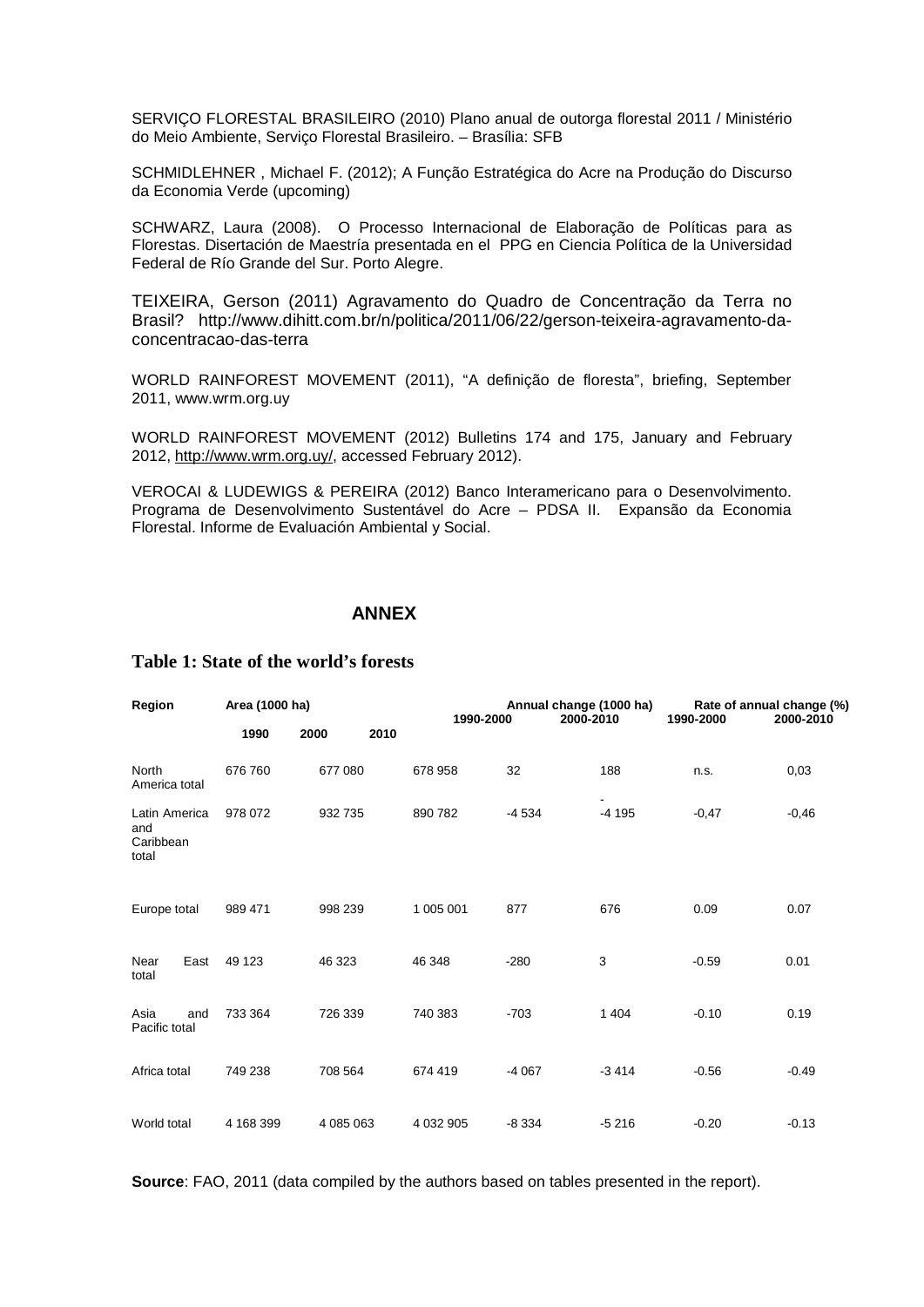| Region (number of<br>countries)                                     | Total forest area<br>(million ha) |      | % of forests in<br><b>ITTO</b><br>producer<br>countries | <b>Primary</b><br>forest<br>(million ha) | $\%$<br>of<br>primary<br><b>ITTO</b><br>forests<br>in<br>producer countries |
|---------------------------------------------------------------------|-----------------------------------|------|---------------------------------------------------------|------------------------------------------|-----------------------------------------------------------------------------|
| <b>Tropical Africa(26)</b>                                          | 440                               |      | 61                                                      | 102                                      | 98                                                                          |
| ITTO members (10)                                                   |                                   | 270  |                                                         | 100                                      |                                                                             |
| Other countries (16)                                                |                                   | 170  |                                                         | $\overline{c}$                           |                                                                             |
| <b>Tropical Asia and the</b><br>Pacific (16)                        | 317                               |      | 89                                                      | 108                                      | 97                                                                          |
| ITTO members (10)                                                   |                                   | 282  |                                                         | 104                                      |                                                                             |
| Other countries (6)                                                 |                                   | 35   |                                                         | 3                                        |                                                                             |
| <b>Tropical</b><br>Latin<br>America<br>the<br>and<br>Caribbean (23) | 907                               |      | 96                                                      | 678                                      | 96                                                                          |
| ITTO members (13)                                                   |                                   | 868  |                                                         | 647                                      |                                                                             |
| Other countries (10)                                                |                                   | 38   |                                                         | 30                                       |                                                                             |
| <b>WORLDWIDE</b><br><b>TOTAL</b> (65)                               | 1664                              |      | 85                                                      | 887                                      | 96                                                                          |
| Total ITTO producers (33)                                           |                                   | 1421 |                                                         | 851                                      |                                                                             |
| Total non-ITTO (32)                                                 |                                   | 243  |                                                         | 35                                       |                                                                             |
|                                                                     |                                   |      |                                                         |                                          |                                                                             |

### **Table 2: Global tropical forest area, by region**

**SOURCE:** ITTO, Actualidad Forestal Vol.18 N.3/2011 (p. 3)

Note: The regions used by ITTO differ from those used y FAO. In the case of Latin America and the Caribbean, ITTO includes Mexico but FAO excludes it, placing it within North America. As a result, the quantitative data on tropical forests in Latin America and the Caribbean differ in the two tables presented here.

# **Table 3: Rural properties registered with INCRA (Acre 2003 and 2010)**

| 2003                        |                              |           |                                                                     | 2010               |                              |           |                                                                     |                                   |
|-----------------------------|------------------------------|-----------|---------------------------------------------------------------------|--------------------|------------------------------|-----------|---------------------------------------------------------------------|-----------------------------------|
| Category                    | $N^{\circ}$ of<br>properties | Area - ha | $N^{\circ}$ of<br>properties<br><b>as</b><br>percentage<br>of total | Area/Área<br>total | $N^{\circ}$ of<br>properties | Area - ha | $N^{\circ}$ of<br>properties<br><b>as</b><br>percentage<br>of total | Area as<br>percentage<br>of total |
| Large<br>productive<br>area | 63                           | 322,666   | 14.2%                                                               | 11.6%              | 72                           | 523,285   | 12.3%                                                               | 8.5%                              |
| Large<br>property           | 444                          | 2,787,39  | 2.2%                                                                | 67.1%              | 583                          | 6,183,55  | 2.4%                                                                | 78.9%                             |
| Medium<br>property          | 321                          | 243,583   | 1.6%                                                                | 5.9%               | 429                          | 317,937   | 1.8%                                                                | 4.1%                              |
| Smallhold                   | 16,197                       | 785,126   | 81.1%                                                               | 18.9%              | 20,267                       | 970,399   | 82.8%                                                               | 12.4%                             |
| Small<br>property           | 3,013                        | 339,073   | 15.1%                                                               | 8.2%               | 3,194                        | 368,920   | 13.1%                                                               | 4.7%                              |
| <b>Total</b>                |                              | 19,975    |                                                                     | 4,155,180          | 24,473                       |           | 7,840,810                                                           |                                   |

**Source:** Teixeira (2011: 9)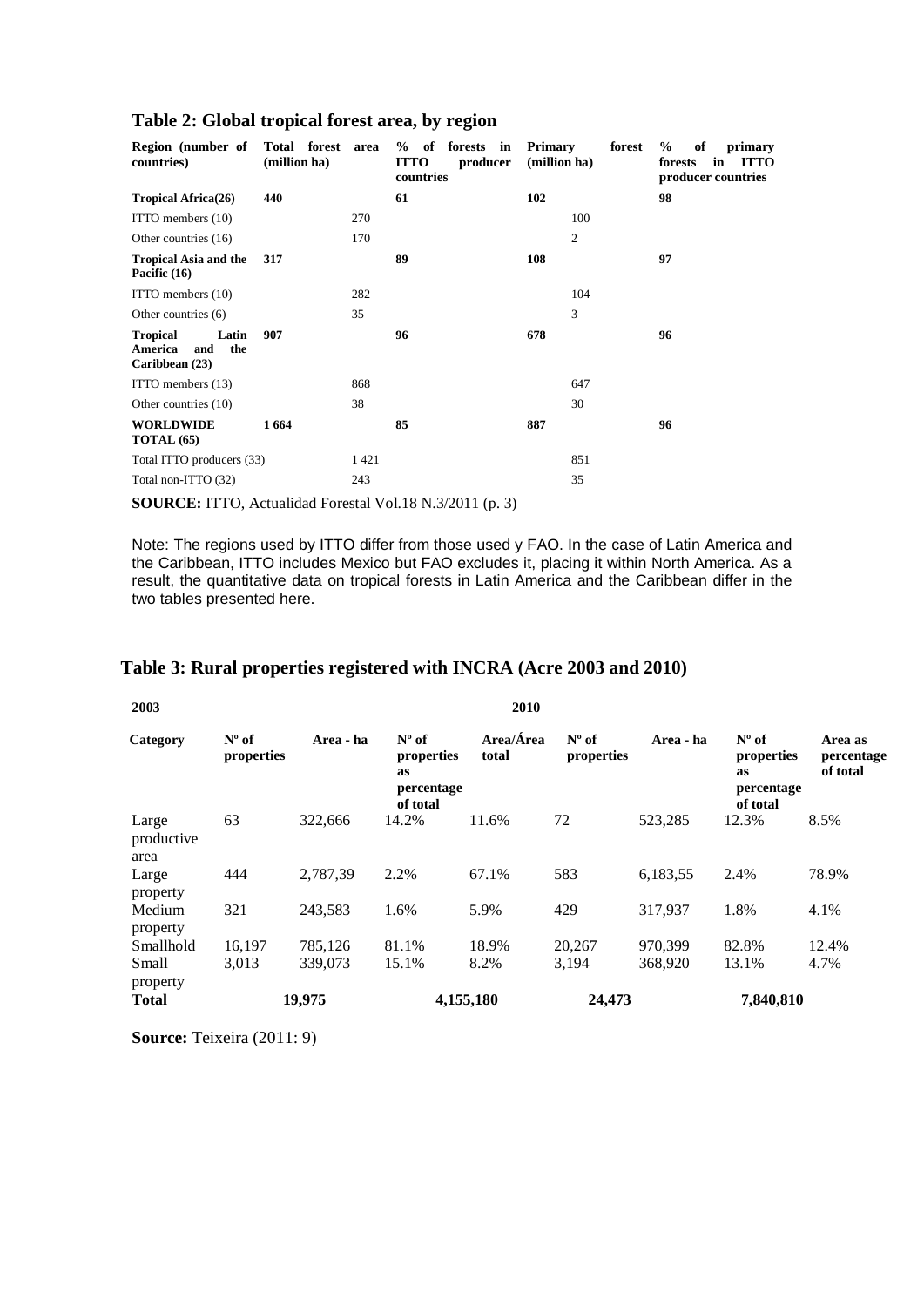# **Mapa 1: State of Acre**



Source: Government of Acre (2011: 6)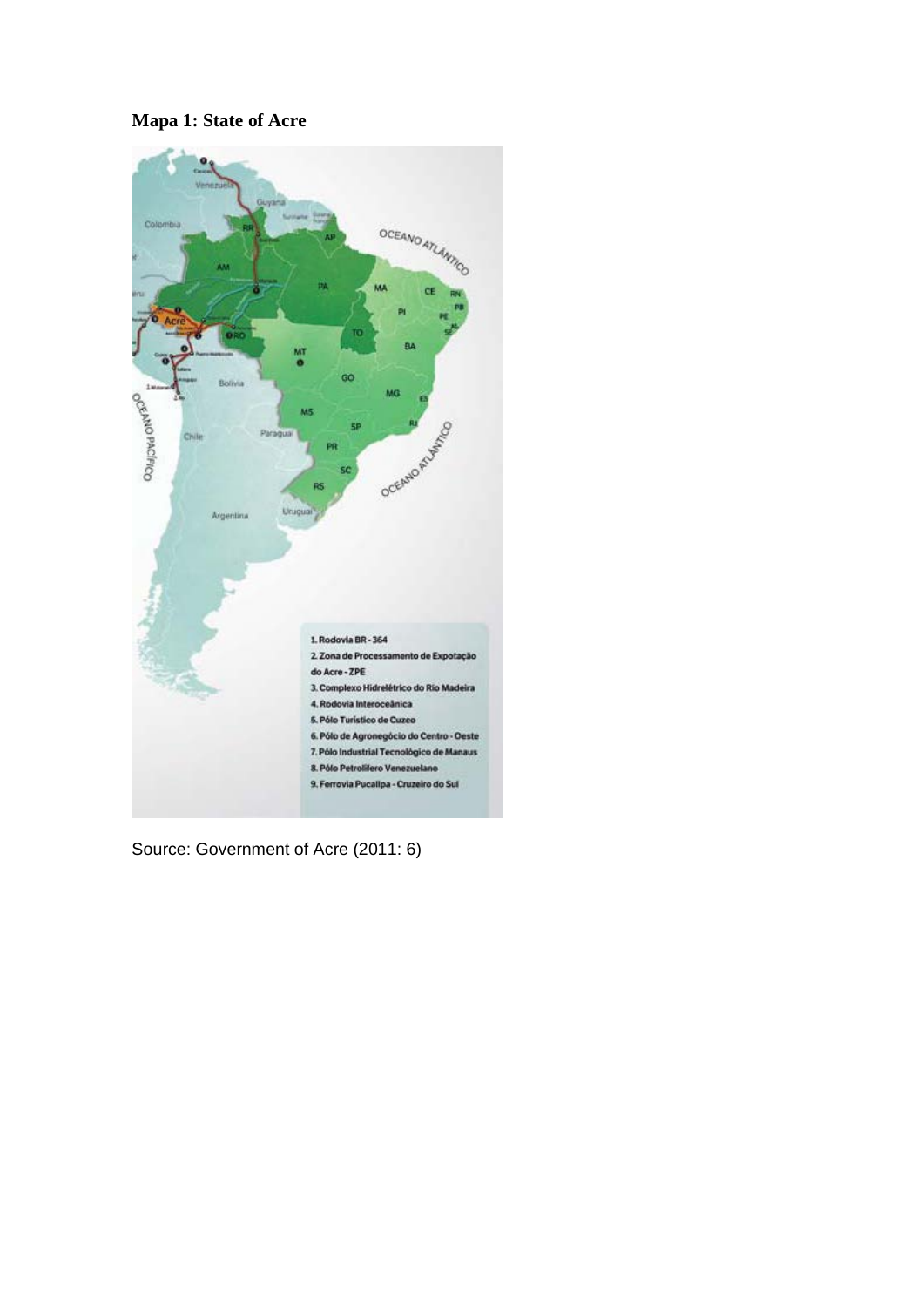

**Map 2: Territorial organization of Acre**

Source*: ZEE/AC geographic database, Phase II, 2006*

# **IMAGES OF LANDS UNDER SFMPs in Acre**

The following sequence of photographs is highly illustrative of the reality of SFMPs. Photo 1 was taken on side of the Trans-Acre Highway, at the entrance to the local road that provides access to the managed area. Those who pass along the Highway and see the sign tend to identify it with the virtuous image of the plans publicized by the media apparatus. However, those who enter the local road confront images like those revealed by the other photographs, along a stretch of approximately 30 km.

Some were divulged in October 2011, and form part of the evidence for the denunciation filed by the Pastoral Land Commission in Acre against the private company Laminados Triunfo. This is the largest timber company operating in Acre and one of the largest in the Brazilian Amazon. It is Acre's largest exporter and has received the FSC label as well as most of the SFMPs approved by the IMAC. The company has been the target of numerous denunciations by inhabitants of "managed areas", such as the Ranchão I and Ranchão II SFMPs, located in the basin of the Riozinho do Rola (photo 1), the main affluent of the Acre River, which supplies water to the state capital, Rio Branco. In recent years, the water supply has been seriously compromised by the drastic reduction of the river's flow, and one of the causes is the destruction caused by activities like those in the Laminados Triunfo SFMP areas.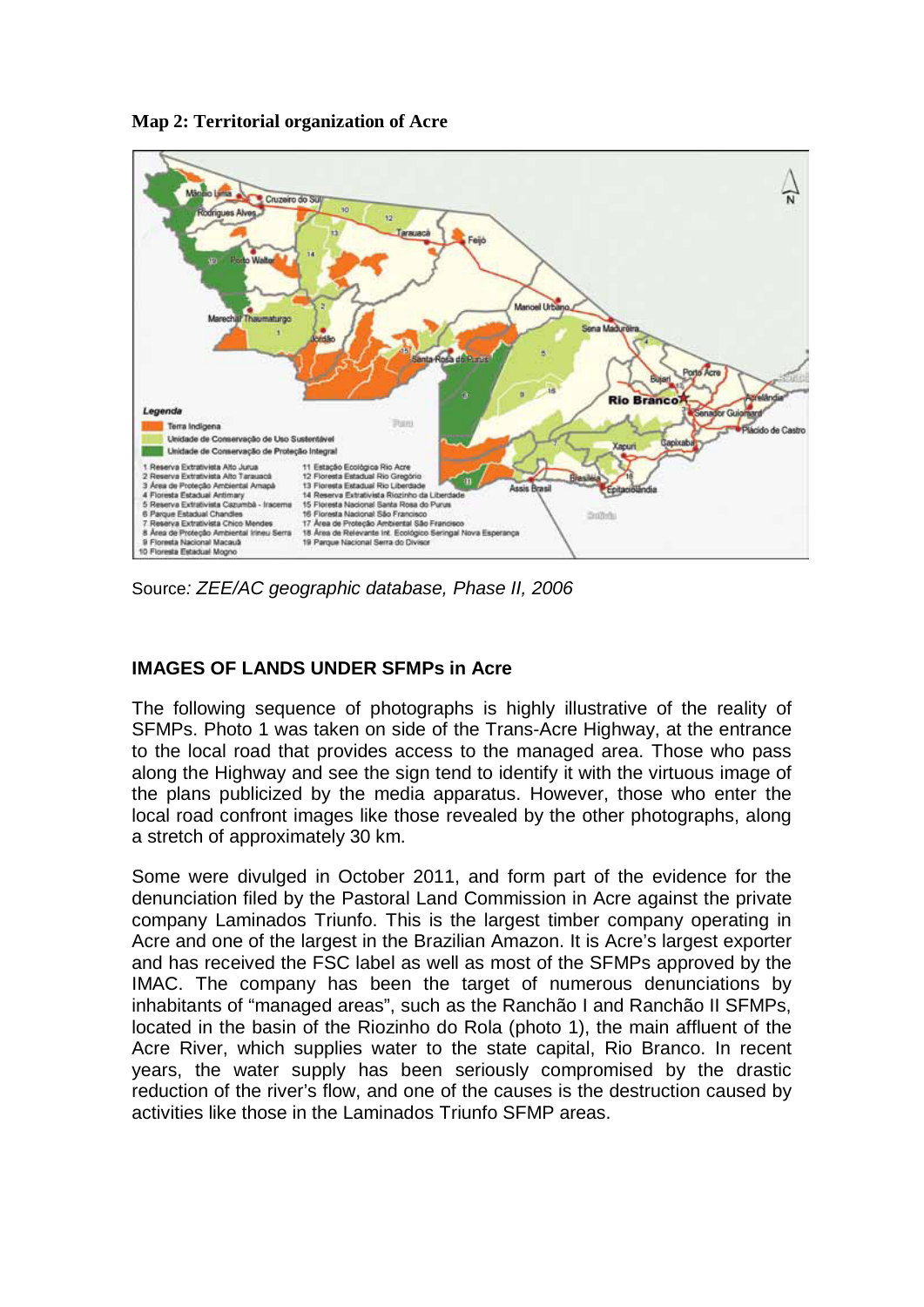

Photo 1: Archives of the Pastoral Land Commission, Acre



Photo 2: Archives of the Pastoral Land Commission, Acre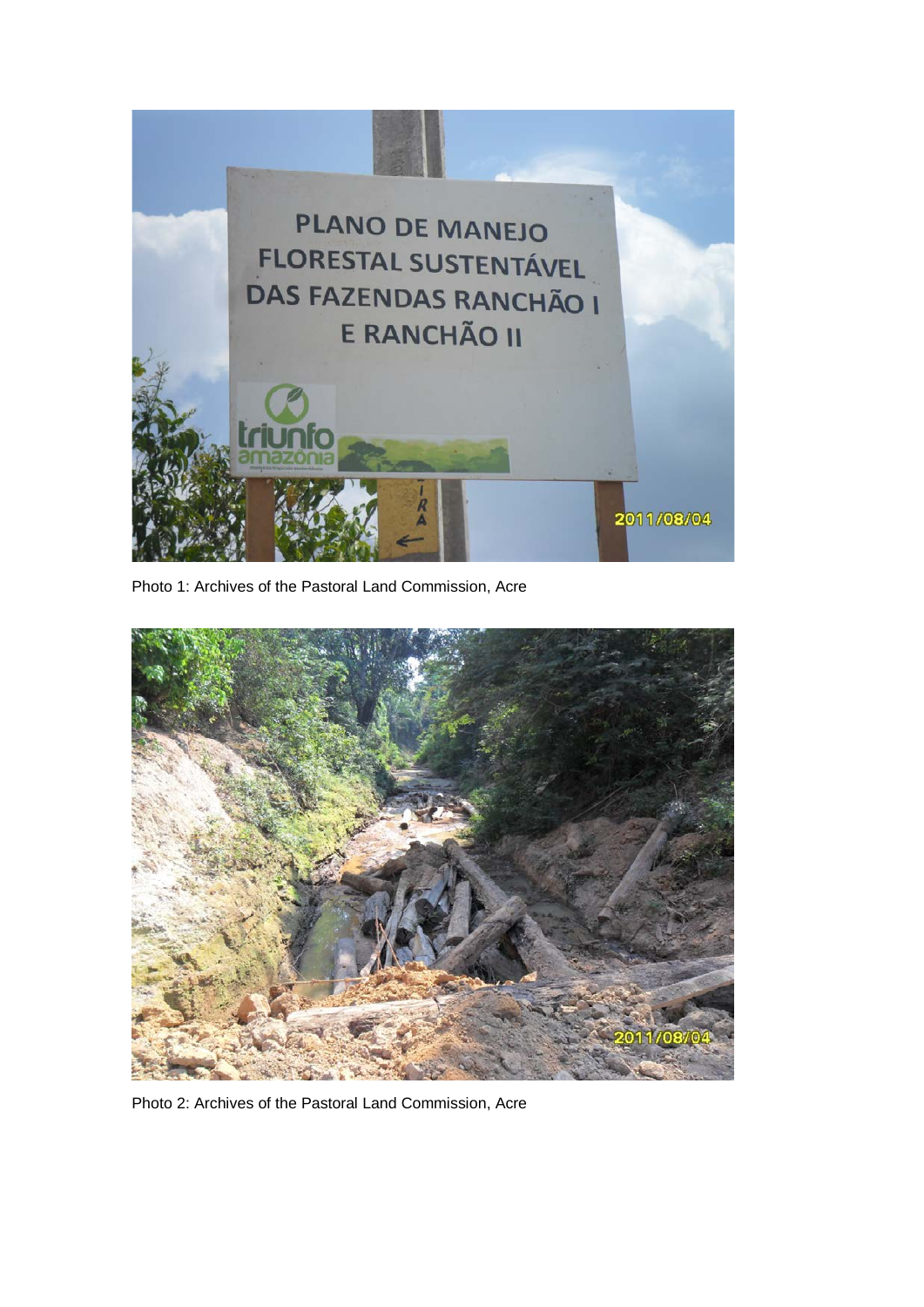

Photo 3: http://blogdaamazonia.blog.terra.com.br/2011/09/28/no-acre-moradores-de-seringaldenunciam-crime-ambiental-causado-por-manejo-de-madeira



4: Archives of the Pastoral Land Commission, Acre

Photo